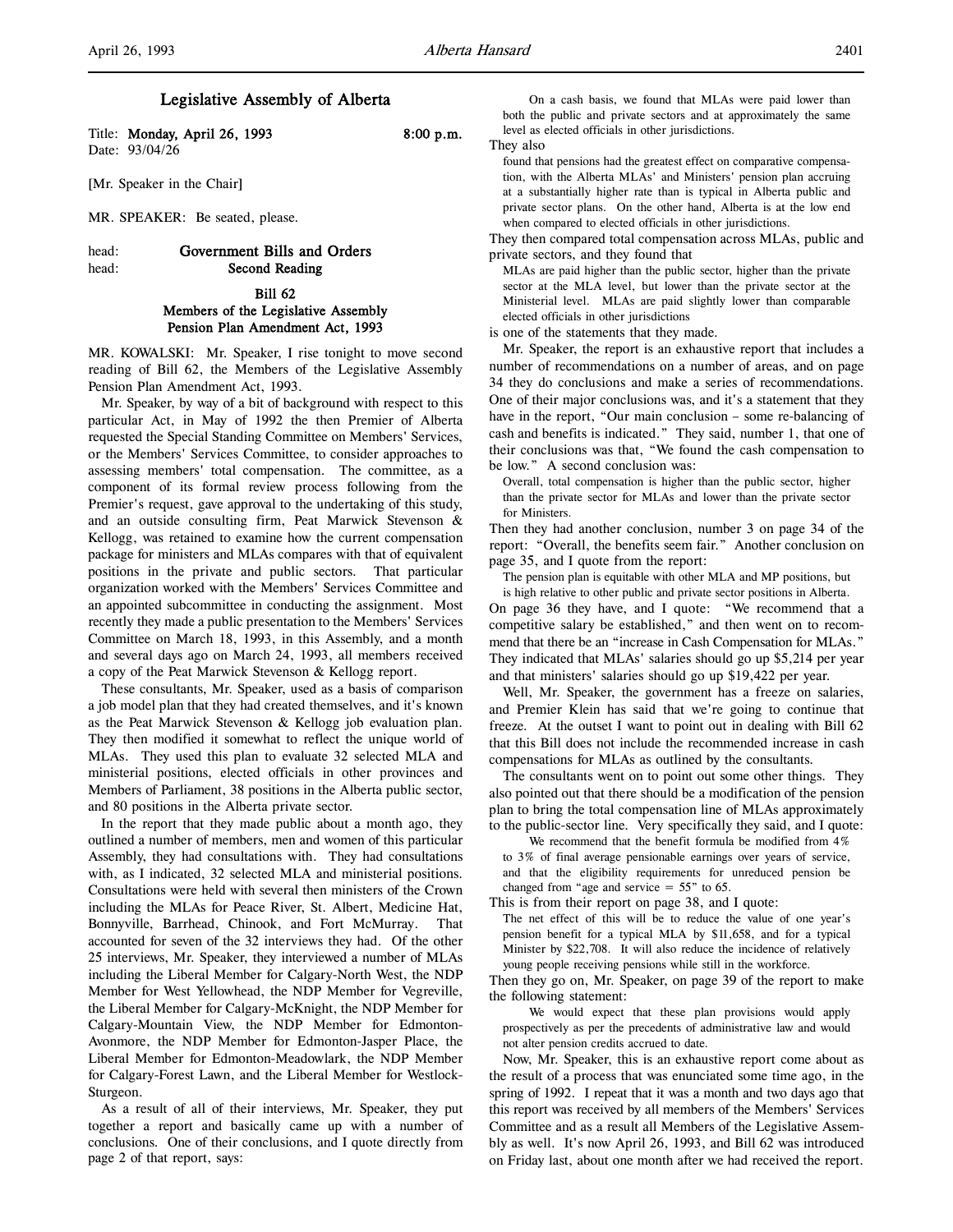Mr. Speaker, a number of other things, though, have also happened relative to MLA adjustments and MLA pension adjustments. All members will recall that in January of 1992 the Members of the Legislative Assembly Pension Plan Act was amended by regulation to assure its compliance with the federal Income Tax Act. The approach taken to achieve this objective was to divide the MLA pension plan into two components: a registered pension plan and a supplementary plan, both of which meet the requirements of the federal tax rules.

Then subsequently under Bill 46, the Pension Statutes Amendment and Miscellaneous Provisions Act, 1992, the contribution rate was increased from 7.5 percent to 10 percent of earnings, or a 33 percent increase. MLAs currently receive \$57,500 per year in compensation, and their contribution to the MLA pension plan is 5,750 per year for each individual contributing to the plan. I might point out as well, Mr. Speaker, that for those who contribute to the ministerial pension plan, the contribution level is 10 percent of salary as well. Of course, that salary of \$47,000 was recently reduced 5 percent as a result of direction taken by members of Executive Council. The contribution level, though, remains 10 percent of salary level.

### 8:10

Mr. Speaker, it has been brought to my attention certainly in discussions that I've had with various members of the public in recent weeks and in fact recent months that a fair number of individuals do not recognize that those who do participate in the MLA pension plan and the ministerial pension plan do so by way of contributions, contributions at the rate of 10 percent of salary. Secondly, I guess when the adjustment, a 33 percent increase in contributions, was dealt with in 1992, a fair number of people in the province of Alberta somehow either were not aware of this adjustment upward or simply had forgotten about it.

Bill 62 basically will bring further amendments and make further changes to the MLA pension plan. Very specifically, Mr. Speaker, the Bill that was introduced on Friday last and is being moved by way of second reading tonight, takes in the recommendations put forward by the independent management consulting firm Peat Marwick Stevenson & Kellogg. It came about as a result of a lot of decision-making by the Members' Services Committee to basically screen prospective consultants from across the country of Canada, and a decision was made that this particular management consulting firm would be the one directed to undertake in the comparative and come up with a series of initiatives with respect to this.

Very specifically, Mr. Speaker, by way of the principles that are initiated and enunciated in Bill 62, I would like to highlight the following: first of all, the benefit accrual rate will be reduced from 4 percent per year of service to 3 percent per year; secondly, eligibility for qualification for an unreduced pension for service after the next election will change from age plus service totaling 55 years to age plus service totaling 65 years; and pensions will be reduced by 3 percent for each year that the individual falls short of the qualifying formula.

There has been some discussion with respect to a concept called – and I wish I could find better words than the often trite words used – double-dipping. Another one of the principles that's found in this particular Bill is that after the next general election an individual will no longer be able to receive a pension from the MLA pension plan while they continue to hold any office. Mr. Speaker, that would apply to a minister, an MLA, the Speaker, the Leader of the Opposition, and anyone in such a situation. I don't know another synonym for this particular D-D phrase, so I'll just

skip over it, but I think the point has been made that Bill 62 does contain provision for dealing with this.

Another principle enunciated and held within the Bill is that after the next general election a former member who was elected at a future election would have his or her pension payments from the MLA pension plan suspended while in office. An additional principle, Mr. Speaker: the proposed amendments will also allow former members' pensions to be suspended if employed by employers participating in the public service or public service management pension plans and if the pensioner is employed for longer than a specified period. Now, there are two particular plans mentioned here in the Bill per se, but the Bill also goes on to provide a permissive situation that would allow, in essence, in the future to basically have a similar provision apply to the local authorities pension plan, the universities academic pension plan, and the special forces pension plan.

Mr. Speaker, by way of transition considerations that are contained within the Bill by way of principles: for an individual who ceases to be a member after the next general election but continues to hold another office for a period of time, as an example, the Speaker of the Assembly, their pension for service as a member will be based on the present rules but will be suspended until they cease to hold any office; as well, their pension for service in the other office will be based on the present rules once they have ceased to hold the other office. I would point out that these changes will come into effect at the date of the next election in the province of Alberta.

In essence, Mr. Speaker, Bill 62 deals with a number of the issues that have been held in the public venue for some period of time now, follows through on the commitments of the former Premier to basically take a major review, and follows through as well to deal with an outside firm that would look at this in a rather objective way.

Peat Marwick Stevenson & Kellogg recommended that on an annual basis the cash compensation for MLAs should be increased \$5,214 per year. They also recommended that on an annual basis the cash compensation for ministers be increased \$19,422.

Mr. Speaker, these increases will not be implemented. MLAs' salaries have been frozen since 1989 and will continue to be frozen. Contributions that participants make was raised 33 percent in 1992, and the contribution level will remain at 10 percent of salary under the legislation known as Bill 62.

This legislation ends that ability of an MLA to collect a pension while continuing to hold office; that will come to an end. This legislation increases from 55 to 65 the age and length of service factor that has to be met before a pension can be received. This legislation suspends the pensions of retired MLAs if they work for more than a limited period of time for any employers covered by the public service or public service management pension plans. This legislation includes a 3 percent reduction penalty for each year that an MLA falls short of the 65 factor, and this legislation reduces pension benefits by 33 percent. Mr. Speaker, these amendments will make the Alberta plan the least generous plan for MLAs anywhere in Canada and will be far short of the plans currently available for Members of Parliament.

By way of illustration of that particular example, under the new rules for MLAs in the province of Alberta, just to compare it to the situation for MPPs in the province of Ontario and the situation for Members of Parliament in Ottawa, the contribution level will be 10 percent in all three cases. In the case of Alberta the accrual benefit will be 3 percent of the average of the three highest consecutive years multiplied by years of service, to a maximum of 60 percent. In Ontario that same formula is 5 percent of the highest three years' average multiplied by years of service, to a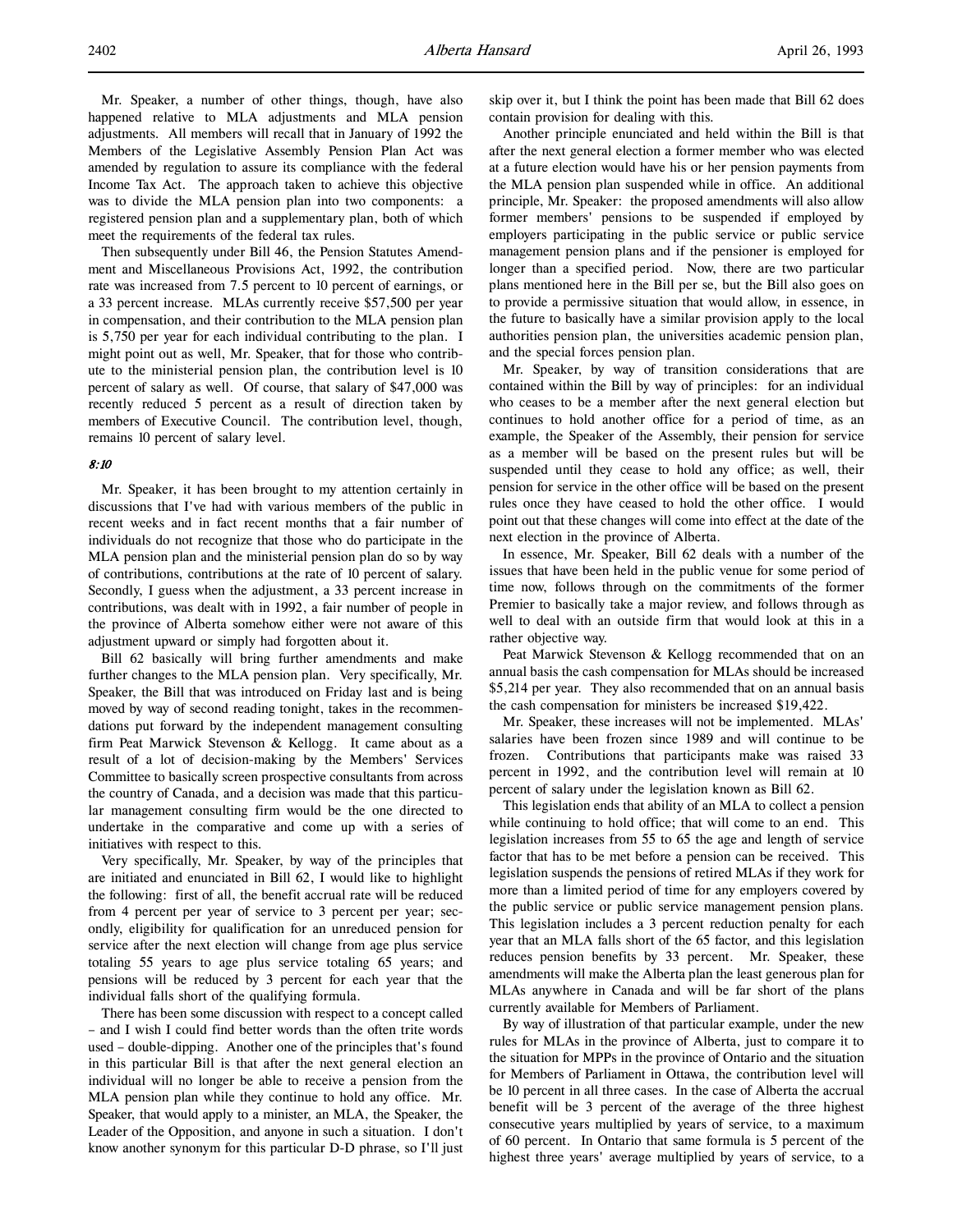maximum of 75 percent. The situation in Ottawa is that it also goes to a maximum of 75 percent. In Ontario the age and service factor is 55. For a federal Member of Parliament the pension commences upon leaving office. But in Alberta under the amendments in Bill 62 the age and service factor will now be 65, Mr. Speaker. In terms of minimum service requirements, in Ontario it's five years, for the federal Members of Parliament it's six, and in Alberta it's five.

There is one very dramatic difference as well in the new plan for Alberta as compared to the plans in other jurisdictions. In Ontario the cost of living increase in relation to the consumer price index is set at 100 percent in terms of an annual adjustment for a person belonging to the Ontario pension plan. Federal Members of Parliament also receive a cost of living increase of 100 percent in relation to the consumer price index. But in Alberta, Mr. Speaker, that cost of living increase in relation to the consumer price index will be 60 percent, a substantial and dramatic difference.

This is a subject matter I'm sure not one Member of the Legislative Assembly likes to deal with, and unfortunately we are the only ones who must in the end deal with this whole matter dealing with compensation, pensions, and that sort of thing. I wish there was a way, Mr. Speaker, and I know that all of us, all men and women of good merit within this House, would feel much, much better and much, much more positive if in fact there was an instrument in life that basically said that someone else other than those who are in this court in this province of Alberta would have to deal with this. It is a matter where we may receive all the recommendations that we would want from anyone, but there is simply no one else who can deal with this matter other than ourselves.

Mr. Speaker, in my humble opinion, this is not a time for political expediency or grandstanding. I believe this is an opportunity for men and women of goodwill to have an honest debate with respect to this whole matter and to deal with it on this basis as best we can, recognizing that we are all servants of the people. Bill 62 has been dealt with within a month and two days after the report that came out by the Peat Marwick Stevenson & Kellogg management consultants. It's a report that we were directed we should deal with by the Premier of the province of Alberta, Premier Klein, and deal with with the greatest degree of expediency that we can. It's a very complicated Bill in terms of its various headings, but when we do come to committee, I'll be in a position to respond and take members through each and every one of the sections contained in the Bill, because it is not the easiest reading in the world, let me assure you.

#### 8:20

I wanted this evening to outline the principles associated with Bill 62, and I sincerely hope that I've made a modest contribution, at least in trying to outline what's included in the Bill. I recognize and understand that all members will want to participate in this debate, and I'm sure that all members will want to make useful comments with respect to this matter. I think it's incumbent upon all of us to listen attentively to the points that will be made by various members in various seats throughout the House. As I said before, Mr. Speaker, this is not the easiest matter in the world to deal with. Unfortunately, we are the only ones who can deal with it.

Having said that, Mr. Speaker, I hope that I have given ample opportunity to what the principles are in Bill 62, and it's my pleasure, of course, to move second reading of Bill 62.

MR. SPEAKER: Might we have unanimous consent of the House to revert to the introduction of guests?

HON. MEMBERS: Agreed.

MR. SPEAKER: Opposed? Carried. Thank you. Calgary-Bow.

### head: **Introduction of Special Guests**

MRS. B. LAING: Thank you, Mr. Speaker. I would like to introduce to you and through you 17 Girl Guides and five leaders and helpers: Cindy Hanson, Chris Churchill, Marianne Misko, Ann Dobson, and Sharon Marshall. These Girl Guides and their leaders are from the 108th Edmonton troop and are seated in the members' gallery. I'd like to ask them to rise now and receive the warm welcome of the Assembly.

| head: | Government Bills and Orders |  |
|-------|-----------------------------|--|
| head: | Second Reading              |  |

## Bill 62 Members of the Legislative Assembly Pension Plan Amendment Act, 1993 (continued)

MR. MARTIN: Mr. Speaker, in rising to debate Bill 62, I'll say first of all that obviously it's better than what we had. But I want to say, with all due respect to the hon. member, it's not good enough, because it does not settle the public furor over this particular issue. I won't go into all of the details of this particular Bill; I'm sure that will come up.

I want to allude to two or three things, Mr. Speaker. Now, I recognize that Peat Marwick's done a study. They are a management firm. A lot of people in Alberta aren't in management, and frankly they're hurting out there. The economy's not good and they're looking for leadership, and the only place they can look for leadership is from this legislative body right here. That's the reality out there when you talk to people. I mean, how many layoffs have we heard of in the province? We notice that now Telus, or AGT, are laying off 1,200. It wasn't supposed to happen when we privatized. What's happened to the oil patch, to Woodward's? The list goes on and on and on. It's not just the people that are losing their jobs. It's that insecurity that's out there, because even when formerly you thought you had jobs, if I can put it this way, and that there was some security there that you'd have those jobs for some period of time, be it in the private sector with major corporations or the public sector, you no longer have that security. So people are hurting and they're hurting badly, and we'd better listen to them.

What is set out here is a symbol of what's going on here, Mr. Speaker. When they see, for instance – we've had this debate in the Legislature – the fact that 30 or so people, and I don't know how many there will eventually be, are walking away with something they could never dream of having and when it's their elected representatives, then they are angry. Make no mistake about it; they are angry not only with the pension but with what they see as a relatively short period of time and with some people that are quite young getting it. Also, tie that in with the severance package and it just blows them away.

I say to you that what we're debating here is a credibility somewhat of the whole system. I'm sure with the deficit the Treasurer is going to come down as Mazankowski did today and demand sacrifice. How can you do it? What moral authority do you have when people see this happening? It is, as I said the other day, a symbol to people, and that's what we're talking about. At one time, Mr. Speaker, perhaps people wouldn't have cared, or certainly they would have accepted this. They're not prepared to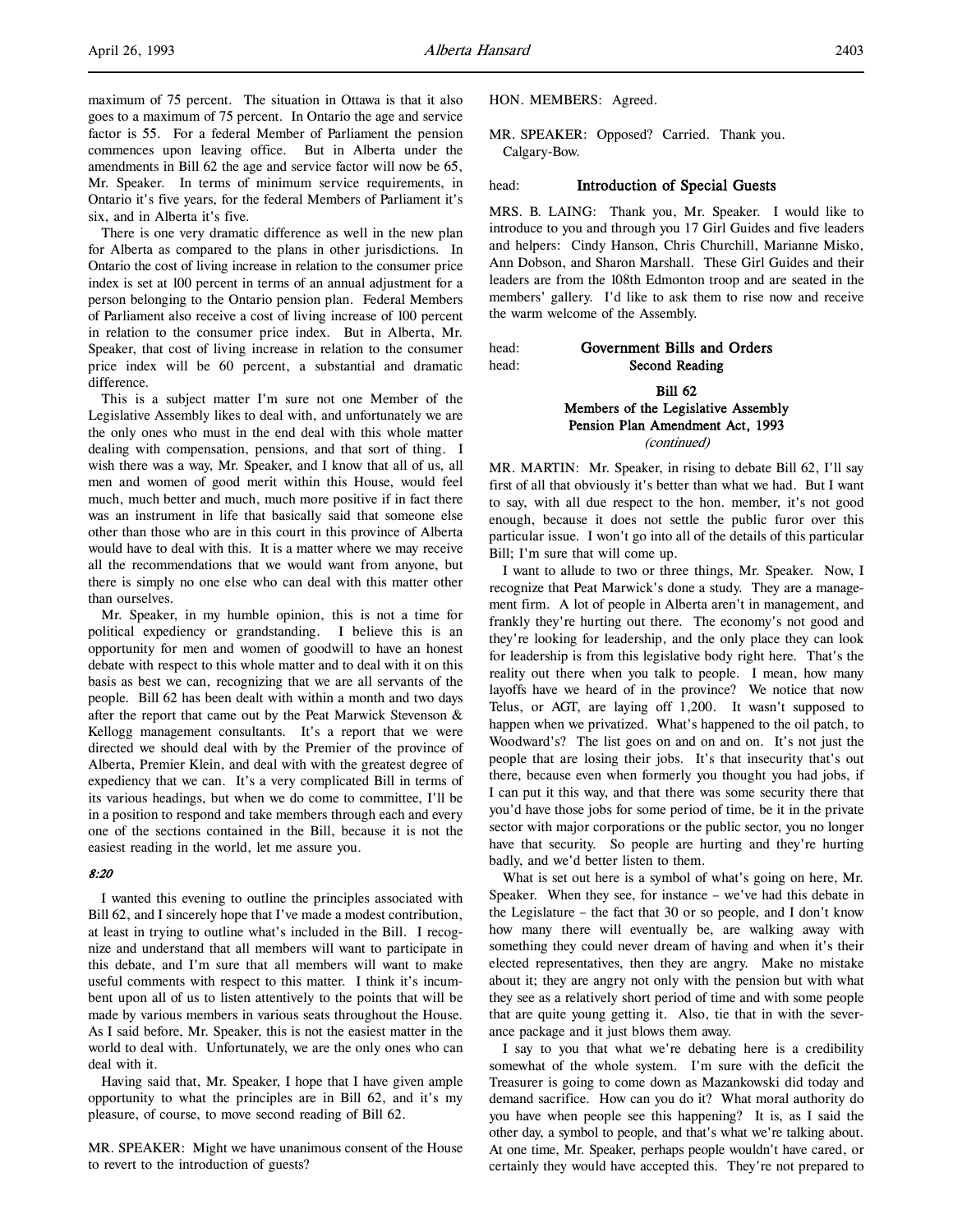Now, I want to go into three or four things, Mr. Speaker. The Deputy Premier I believe said that this was the only way. I agree with him: it is difficult to sit in this Legislature and deal with your own remuneration, be it pensions or salaries or whatever else, and we shouldn't do it. I think all of us, regardless of which political party we're in, have got to get this system away from the Legislature and have an independent commission, as we've advocated for a long period of time. We may not like what that independent commission comes up with, but if we agree to live with those salaries, then I think that would be reasonable and fair. So there are things that we can do. We don't have to do this, be it Members' Services doing it or voting on it in the Legislature, and we've gone through it in both ways.

Second is the idea of retroactivity. Now, I know people are saying that this would be unfair to these MLAs that are leaving. Well, life's unfair right now for a lot of people. They're getting laid off. They're getting hurt. We have more people on welfare. They're not getting severance packages. You see, that's the point. That's the message that the public, average people, have. They see people leaving here, after the deficit and the NovAtels and everything else that has occurred, and what's happening? People here are walking away from it, feeling very good about their pension and severance package. Those people don't feel that good.

Mr. Speaker, if you think I'm exaggerating, just go out and talk to the majority of the people. I was at a fair in Sherwood Park over the weekend, with the petition there about it. It wasn't us asking them; people were coming up. They're angry about it, and they're looking for that leadership. If what we're saying here is that as the Legislative Assembly we care about the political process and we care what people say – we're under new management – we'd better listen. Now, that's not to say that we should wipe out, you know, all of the pensions and everything for people who have sat here, but there have to be limits to it. The idea that we can't go back retroactively: we've done it with other pensions.

There is a legal opinion here that we went through, dealing with the local authorities pension. If they can do it for other pensions, we can certainly do it here. It says: "In my view the Province can amend or repeal the LAPP Act at the will of the Legislature." In other words, Mr. Speaker, the Legislature is sacrosanct. They can do it, and we can do it in a fair way, to roll it back. The idea of reasonable expectations, the idea that we ran in 1989 so that we could add to our pension: well, I doubt that many members here on either side did it for that reason; at least I would hope not. Even if they did, there would still not be reasonable expectations that there would be that increase we got which really impacted the pensions by some 40 percent. That reasonable expectation wouldn't be there if you were elected, it seems to me. When people were running in 1989, they did not expect that; at least I didn't. I doubt that many members did.

I think if you go through this particular document that we released dealing with other people's pensions, we've changed the contributions on them retroactively. We've done all things in this Legislature retroactively. I don't particularly like the principle, but I think that people showing credibility in the democratic process is perhaps the most important thing that we can do at this particular time. If we say we're listening, we'd better listen, Mr. Speaker, and make it reasonable.

Now, Mr. Speaker, not mentioned in Bill 62 are severance packages that are part of the pensions at least one time, depending how long you're going to be here. Now, other people aren't getting severance packages to any great degree if they get laid off. People may feel uncomfortable, but that is the huge reality. If we're going to have a severance package, then rather than a onetime thing, let's model it on UIC, which most ordinary people have to deal with. It's 60 percent of your wage till you get another job. If you get another job, you don't get a severance package. Why do you need a severance package if you're going to another job? So base it on that sort of principle. Ordinary people could understand that, but a one-time sort of handshake with thousands of dollars they can't accept and won't accept. That is the reality, and we in the Legislature had better understand that. We can screw up our faces all we like, but that's the way the average public out there is feeling right now. If these people don't want to listen to it, they're just not listening.

Now, Mr. Speaker, the other thing about the pension – although admittedly it's better after the election, after some people have walked away. It seems to me that one of the problems we got into – I mean, this pension, as I understand it, was brought in in '69, but they didn't deal with the . . . [interjection] The hon. Member for Lloydminster is getting a little nervous. His colleagues were just telling me they don't want him there, because he's going to get a big pension after.

### 8:30

DR. WEST: Your guy resigned last week.

MR. MARTIN: Good, good. That's right, because we've got somebody else to get you.

Mr. Speaker, the reality is that one of the problems is that the wages went up. It's a step, obviously, in the right direction to move it down from 4 percent to 3 percent. Now, the Deputy Premier said that this was – I don't want to misquote him or anything – something like the least generous pension in Canada, I believe were the words. He went on to talk about Ontario and Ottawa. Well, I would point out that in Saskatchewan, our neighbour to the east, they've had a pension plan that was based on contributions, not based on benefits. The problem that we run into is with the deficit. As we keep running it, it's benefit driven. This pension still will be benefit driven. Why not have one that's closer to what the private sector does and have it so it can't run up any more debts in the long run? The contributions, equal contributions to either piece: why can't that be done? Even this, even though it's down, depending on how long people in this building last, still could be adding to our deficit down the way. That's a reality.

I might point out to the minister that Saskatchewan's had this type of plan in there since 1979 – since 1979. So I would dispute, as we did in question period today, the idea that this is the least generous proposal. That's not entirely true. It may be better than some provinces', but it's not the least. I say to hon. members here . . . [interjection] If the hon. members want to understand what the public feels about this, they will listen, Mr. Speaker.

MR. MAIN: It's not a compulsory program. You can opt out.

MR. SPEAKER: Order, hon. member. You'll get a chance.

MR. MARTIN: Now, the hon. member is getting a little excited there. Good. I'm glad he is. He should be excited, because he should be ashamed of himself the way he's acting.

Now, Mr. Speaker, it seems to us here in the Legislature that we should be listening to public opinion on this issue. The reality is, I'm sure, that the Deputy Premier has heard some of the same arguments. I'm sure he has. To say that we can't go back to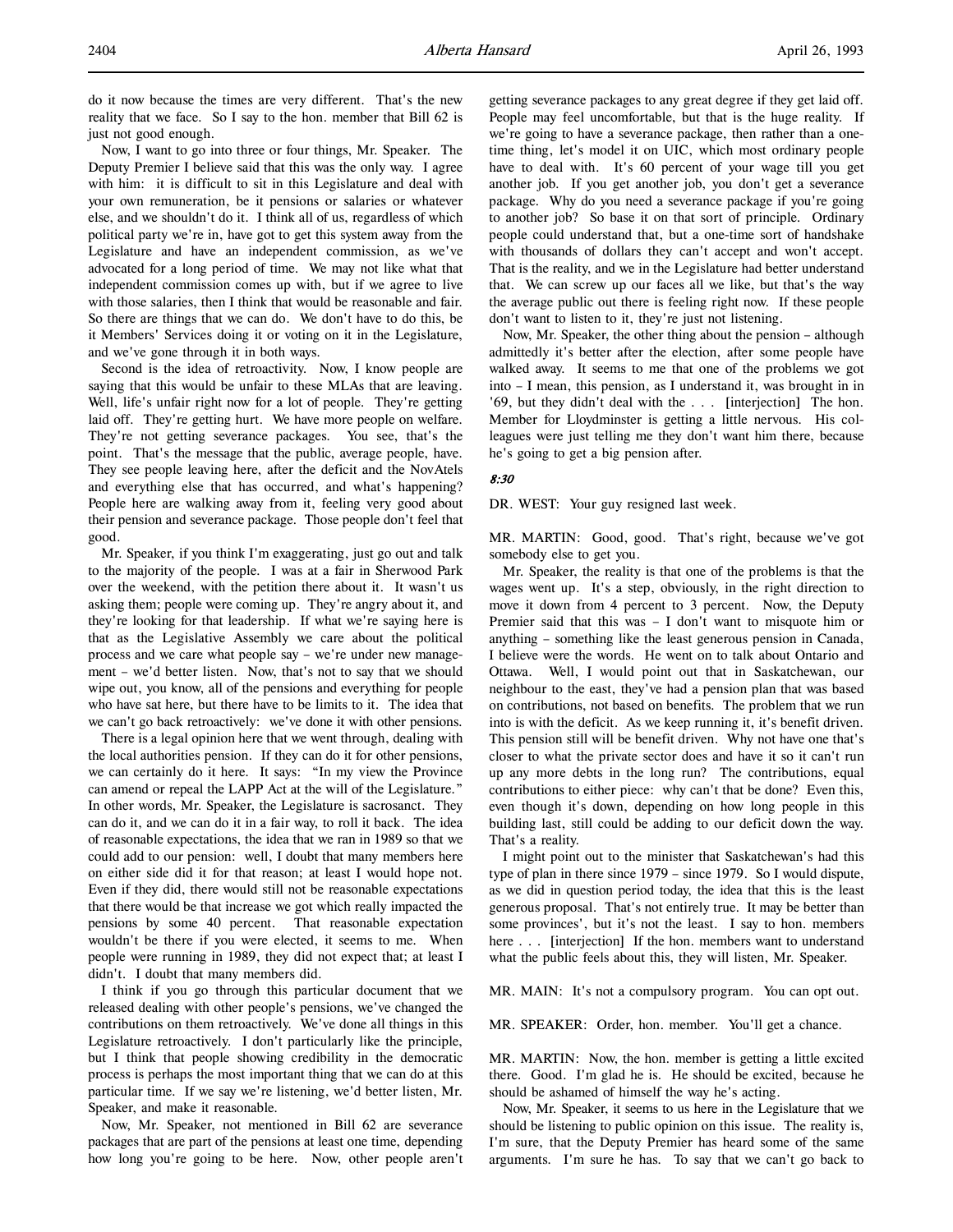l,

1989, when there weren't those unreasonable expectations, and make this a more reasonable package for people is just wrong. I think legally we can, and I think morally we should. I honestly believe that.

As a result of that, again being the ever helpful person that I always am, I've decided to bring in an amendment on this particular Bill – I'll read it here, Mr. Speaker – by striking all the words after "that" and adding:

Bill 62 be not read a second time because the Legislative Assembly deeply regrets that Bill 62 fails to adequately address the concerns of the public that benefits payable under the Members of the Legislative Assembly Pension Plan Act be substantially reduced and that the said reductions in pension benefits be applicable to all members and former members of the 22nd Legislature of the province of Alberta.

Now, if we adopted this, it would go at least a long way in terms of the points that I've been trying to make. If we want to reject it  $- I$  know the numbers are on the opposite side  $- I$  think we will pay a political price. It's not just a partisan political price. It will be more and more a lack of credibility in what we do here. When we come to the public, Mr. Speaker, and demand sacrifices and say that we all have to tighten our belts, what moral authority are we going to have on this particular Bill? I would hope that some of the people that are leaving would understand this. It wasn't reasonable expectations to run on in 1989. Even if we could work it back to what it was then, that would be reasonable.

Mr. Speaker, I would hope that hon. members would support this particular amendment. I say for once vote with your conscience. I think that deep down all of us understand how people are feeling, how they're hurting out there, how people that are unemployed are hurting, how even people that have jobs are hurting and how they're worried. They're looking for some security in their lives. They want to believe in this institution, but it will be very difficult for them to do so if we proceed with this Bill.

Thank you very much.

MR. DECORE: Mr. Speaker, I'll support the Leader of the Opposition's amendment. I want to start by reading a definition of "pension" from the Oxford dictionary, because I think that some members of this House have failed to recognize exactly what a pension and its benefits entitle a member to. In the Oxford dictionary it says: "periodical payment made . . . by a government, a company, or an employer . . . in consideration of past services" or on retirement. I'm going to keep referring to that definition, because I think we have lost sight of the purpose of pension, and there are abuses to the pension plan that we now have in place that clearly are at loggerheads with that definition.

I agree with the comments made by the Leader of the Opposition when he talks about the fact that taxpayers are angry with the present situation, with the present pension plan. A great deal of that anger stems from the uncertainty that people have with their jobs, the fact that there is a high unemployment rate, the fact that wages have been scaled down in a number of sectors. People are earning much less than they were just a few years ago, but in the public's eye we and others, particularly we, haven't scaled back accordingly.

Mr. Speaker, a year ago when this matter arose, I introduced a private member's Bill in the Legislature asking the government to take the whole issue of pensions and pay and benefits, allowances that MLAs are entitled to get, and to review all of them. The question of severance package, the question of whether receipts should or shouldn't be supplied, the question of whether or not members should be entitled to earn moneys working on committees while they're making a substantial wage: all of those issues.

I very vividly remember the then Premier saying – laughing, in fact – that it took courage to make decisions, that those courageous decisions had to be made in this Legislature, and nobody could or should farm something like this out to an independent commission of Albertans to sort out.

I really believe that the public has had it with MLAs and pension benefits and pay and perks. I think that we have lost all credibility on this issue. It's an issue that I meet everywhere I go and everywhere I speak. This question is asked of me everywhere I go and everywhere I speak: "What, Mr. Decore, do you and your party intend to do with respect to the extravagance of the pension plan?" Because the government hasn't done it, we took the initiative and proposed a pension plan that we thought was much more realistic.

8:40

Mr. Speaker, there are three major problems that our present pension plan has: the issue of double-dipping, the issue of early accessibility, and the issue of the extravagance of the plan. As I said, these are not new issues. These issues have been hotly brought to the attention of MLAs at constituency meetings and public meetings and so on. They continue even today to be the subject matter of emotional debate on most talk-back programs in Alberta. It's true that an accounting firm did do a review of the pension plan, but that was a cursory review, and many of the issues that should have been dealt with were not dealt with. The review did indicate that the plan is some three times richer than you can find pension plans in the private sector. Now, this is in the context of an Alberta that has seen its assets completely lost from that period of 1986 to the present moment. In 1986 the assets of our province were some \$12 billion. Today we have a net liability of \$11 billion, according to the Financial Review Commission. In that context and also in the context of people losing jobs and being scaled back in their own wages, people are demanding change to these three issues of double-dipping, of early access, and of the extravagance of the plan.

### Speaker's Ruling Parliamentary Language

MR. SPEAKER: Forgive me, hon. member, for just a moment. The Chair has tried over the last number of months and the last few days to find some other phrase for this "double-dipping." For one last time the Chair points out that the members who have chosen to take this are taking something that they are legally entitled to. The phrase "double-dipping" to the general public means, in the common usage, that it's taking something they're not entitled to. Now, having said all that, since all parties in the House are still using the phrase "double-dipping," the Chair yields. You can all use the phrase "double-dipping," but I think you do yourselves a disservice.

Carry on.

## Debate Continued

MR. DECORE: Well, Mr. Speaker, thank you for allowing me to use the word, because I don't know of a better explanation of something that is now clearly defined in the public's mind. This is an extravagance. It may be legal, and it is legal, because nobody's being sued or is being taken to court, but it's wrong. When I read the definition of "pension," it talks about retirement and it talks about past service. I don't think that that should be construed as being service in cabinet. I think that was intended to mean and should mean service to this Assembly. There shouldn't be those who are elites and those who are something different. I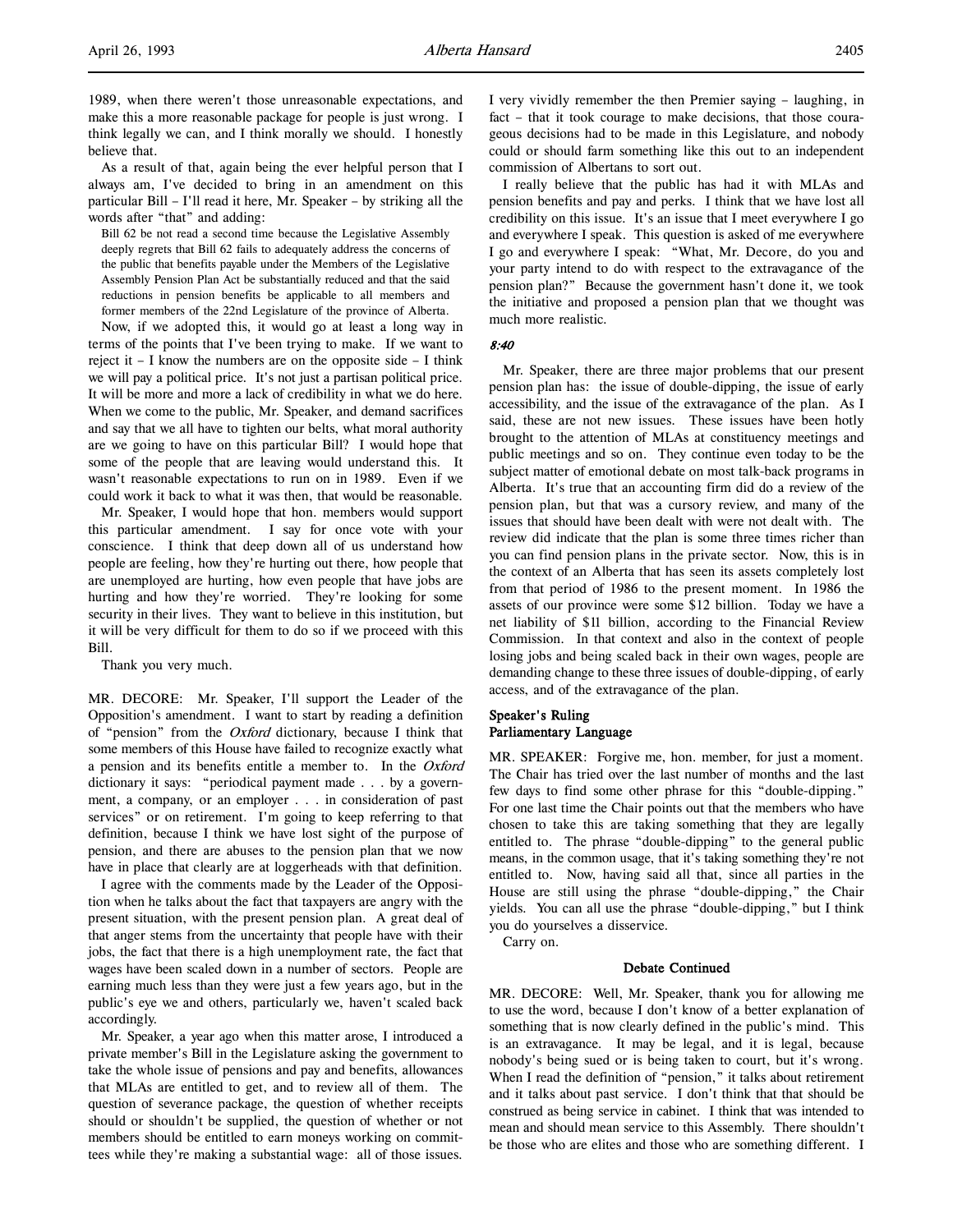think that the public expects people to be treated fairly and properly. This is elitist, this isn't fair, and this is extravagant.

I think it's in need of putting on the record exactly what's happening in this Assembly. We have the hon. Member for Peace River, who is accessing some \$37,642 on double-dipping – on taking moneys in addition to the moneys that he's being paid to serve in this Assembly as a legislator. We have the hon. Member for Calgary-Currie, who's getting \$11,293. The hon. Member for Taber-Warner, an individual who, I think, is one of the highest paid MLAs in this Assembly, now accessing some \$14,468. The hon. Member for Pincher Creek-Crowsnest . . .

MR. SPEAKER: Order please. We seem to have a point of order.

## Point of Order Questioning a Member

DR. WEST: Under Beauchesne 482, would the member entertain a question?

MR. DECORE: After I'm finished, Mr. Speaker. I want to get through this list. I know the hon. member is embarrassed that I'm reading it out.

### Debate Continued

MR. DECORE: The hon. Member for Olds-Didsbury, \$4,772. He sits there during the day and gets paid as a regular MLA and has the audacity to pull down some \$4,772 in addition to that.

The hon. Member for Pincher Creek-Crowsnest – I'm not sure if I finished that – \$4,315. The hon. Member for Macleod, \$18,821. The hon. Member for Stettler, who hasn't been seen in the vicinity for some time, \$16,758.

## Speaker's Ruling Reference to a Nonmember

MR. SPEAKER: Hon. member, for a moment. I'm sorry; we no longer have a Member for Stettler in the House.

MR. DECORE: Oh, yes. I forgot. You're right, Mr. Speaker. I apologize.

#### Debate Continued

MR. DECORE: The hon. Member for Lethbridge-West, \$11,293. The hon. Member for Medicine Hat, who's sitting here this evening, \$24,468. The hon. Member for Lethbridge-East, \$31,996. Is that correct, hon. member? Yes, it is. He's nodding his head that it is correct.

MR. SPEAKER: Order. Through the Chair. It's not question period.

MR. DECORE: The hon. Member for Calgary-Fish Creek, \$4,937. The hon. Member for Camrose, \$11,293. The hon. Member for Calgary-North Hill, \$5,646, and the hon. Member for Fort McMurray, \$11,293.

Mr. Speaker, I would like these hon. members to stand and defend these payments. I would like the hon. Member for Lethbridge-East, who's smiling as I speak, to stand and tell Albertans that the hon. member is entitled to pull down his regular remuneration as an MLA and in addition to be paid a pension benefit as high as he's getting: \$31,996. I'm going to watch for the hon. member and the other hon. members to stand and defend these payments. The hon. Member for Medicine Hat, who's sitting in the Assembly tonight and listening to this speech – I'd like him

to stand and defend his payment of \$31,996. He's shaking his head that he won't. Well, I regret that.

MR. HORSMAN: You got the wrong figure. You read out a different . . .

MR. DECORE: Well, I'm sorry if it's more, hon. member. Stand and take a point of order and tell me exactly what the figure is. I apologize if I'm out a few thousand dollars.

Mr. Speaker, this is wrong. This is extravagant. This is not the definition of pension. This is not what the public will stand for, and the public wants change. For the hon. Deputy Premier to stand and say that this new Act meets the concerns – it doesn't. It doesn't meet the concerns.

MR. McFARLAND: What did your Liberal caucus vote on that?

MR. DECORE: I'll get to that in a moment, hon. member.

Everybody will be treated retroactively under our Act. The statements made by the hon. Deputy Premier are not the answer to an extravagance. They are not an answer to an illogical definition of pension. These matters need to be revisited. The best thing the government can do is to take this whole matter back, listen to the debate, ask the hon. members that are sitting here taking the double-dipping to provide some explanation for what they're doing, and I'm sure that when they hear that explanation, the government writers that are writing the legislation will say that it doesn't make sense, and we'll get rid of double-dipping.

Mr. Speaker, every time the hon. Deputy Premier came to some significant issues, I noted the words "extravagance," "doubledipping," "when access to the pension plan could take place." It was always after the next election, after the next election, after next election. So we have individuals who walk away from this Assembly with, I think, an extravagance that's unwarranted.

The Association of Alberta Taxpayers has done a good service to this Assembly by providing an analysis of some 29 individuals who will not be here by their own volition who will be able to access some \$39,000. [interjection] Sorry; \$39 million. Thank you, hon. Member for Little Bow, for correcting me and drawing my attention to the fact that it's not \$39,000 but \$39 million. Twenty-nine individuals will access almost \$40 million if they live until they're age 75. Mr. Deputy Premier, hon. ministers, members of the government side, stand and defend this. Stand and defend this extravagance of \$40 million.

#### 8:50

MR. McFARLAND: You get one million of it.

MR. DECORE: Stand, hon. Member for Little Bow, and defend it. I hear your catcalls, but stand and defend this. I invite you to stand and speak to this issue and tell Albertans that you're right in allowing this kind of extravagance to continue, that you condone it, that you like it, that you endorse it. You're nodding your head, hon. member. Does that mean you do not agree with it?

MR. SPEAKER: Through the Chair, hon. member.

MR. DECORE: Mr. Speaker, if the hon. member wants to heckle, then I'm entitled to note his head motions. He indicated that he doesn't want to stand to defend it. I can understand why. But I invite other members to stand in this Assembly and defend this. They can't and they won't and they'll never defend it.

Mr. Speaker, our Bill calls for a 9 percent contribution from the member matched by a 9 percent contribution from the government.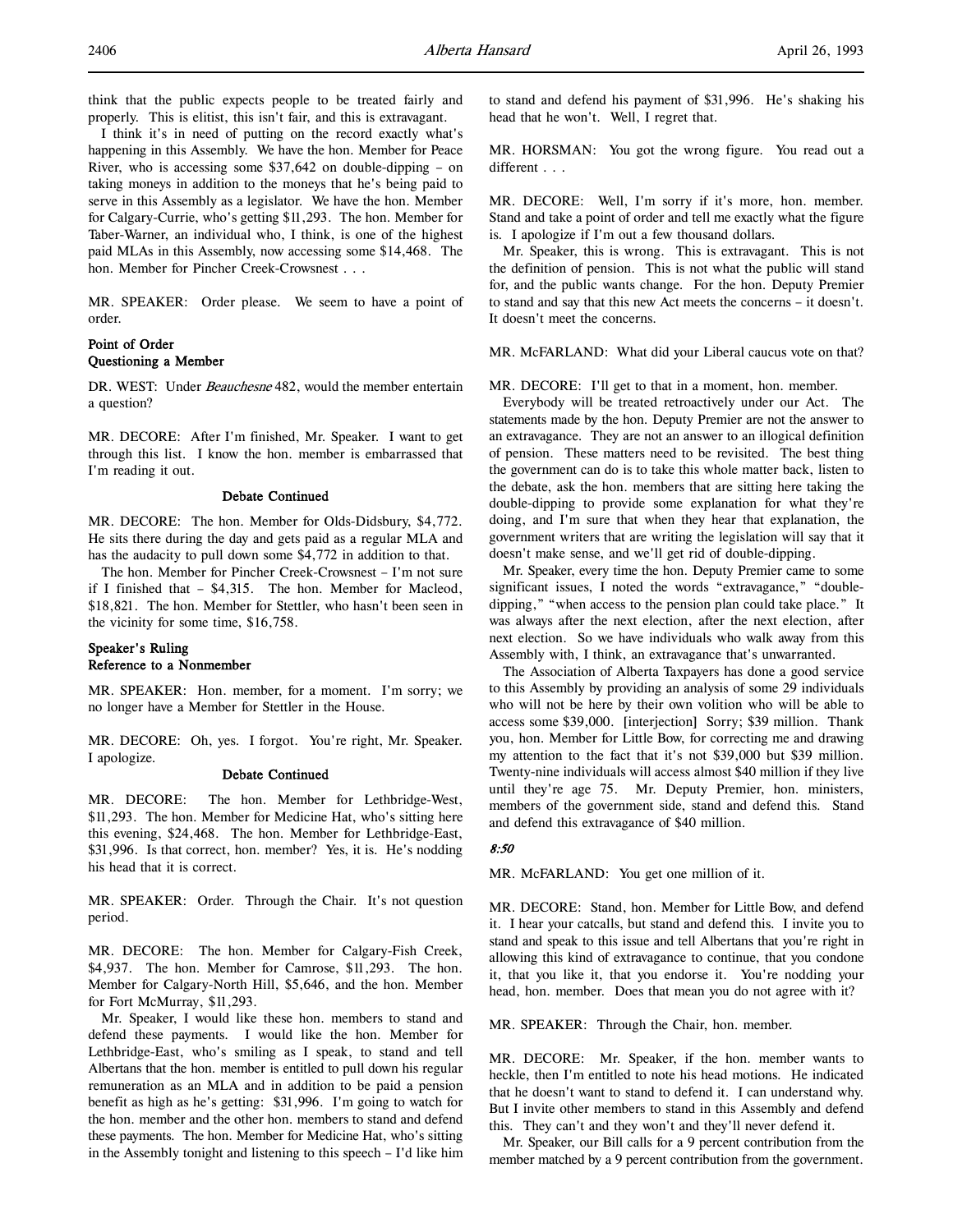Only that which is contributed by government and the member plus the interest which accrues – it's like an RRSP – is what you can draw back as a retired member of this Assembly. That is the only amount you can get back. Therefore, there are no unfunded pension liabilities. There never will be an unfunded pension liability. It meets the test of the definition of "pension" in the Oxford dictionary. It is not extravagant, and our Bill provides for retroactivity. That means that every member that was elected in 1989 will be affected by this legislation. There is no elite that leaves this Assembly like the hon. Member for Pincher Creek-Crowsnest, who can access some \$3.2 million if he lives until age 75 years. That's an extravagance. It's an extravagance that that member at age 44 can access that kind of taxpayers' money.

Mr. Speaker, this Bill isn't good enough. This Bill has to be sent back and reworked. This Bill has to meet the test of the taxpayer, not the test of MLAs sitting in this Assembly. The test is the morality of the taxpayer, not our morality as a test. The test is in the context of an economy that's in trouble. The test is in the context of a debt which this government has created, which is some \$11 billion net. This is in the test of a government that has seen its debt from '89 go from \$10 billion to some \$22 billion or \$25 billion now. This is in the context of a mess that has been created by this government. People want this cleaned up.

I said earlier last week that this is going to separate the good guys from the bad guys. Retroactivity is an issue. Not to defend this position or to gloss over it or to forget about it is going to be a big mistake for the government on the hustings when we go in just a few days. Mr. Speaker, I'm ready for an election on this issue, and I know my colleagues in the Liberal caucus are.

Thank you.

### Speaker's Ruling Filing Documents

MR. SPEAKER: Hon. Member for Edmonton-Glengarry, in the course of your remarks you made considerable reference to a document, and I assume you were quoting from the document with certain figures. I wonder if you'd be good enough to file copies for all members of the House.

MR. DECORE: I'd be delighted, Mr. Speaker.

MR. SPEAKER: Thank you.

### Point of Order Questioning a Member

MR. SPEAKER: Earlier the minister raised a point about a question. There's still time in your debate time if you're willing to take it.

MR. DECORE: Yes; I'm prepared to answer that question.

DR. WEST: In view of the comments of your apparent distress over the pension programs, could you indicate if you have any knowledge of anybody in your caucus that's collecting pensions at the present time from either another public or private sector and indicate whether you think it's fair to collect a full salary in this House and collect a pension in the private world at the same time?

MR. DECORE: Mr. Speaker, I'm not aware of anybody in our caucus accessing another pension. If the hon. minister is referring to the hon. Member for Edmonton-Whitemud accessing a disability pension, I'm not sure about that issue. That's the only member that I know of that's accessing any kind of pension.

#### Debate Continued

MR. SPEAKER: Speaking to the amendment, Edmonton-Strathcona.

MR. CHIVERS: Thank you, Mr. Speaker. I rise to support the amendment. I think the amendment certainly captures the sentiments of the overwhelming majority of Albertans, because indeed Albertans are concerned.

## Point of Order Clarification

MR. DECORE: Mr. Speaker, a point of order. I did make an error on that. There are old age pensions that are being accessed by, I think, one or maybe two members of our caucus.

MR. SPEAKER: Thank you.

#### Debate Continued

MR. CHIVERS: Mr. Speaker, anywhere one travels in the province of Alberta, this is certainly a topic of great concern to Albertans. I would point out that the amendment contains three basic elements. The amendment first refers to the failure of Bill 62 to adequately address public concerns, the failure of Bill 62 to reduce substantially the pension benefits available, and the failure of Bill 62 to make changes to commence the operation with respect to all current and former members of the 22nd Legislature of Alberta. These are the three elements of the amendment, and I'd like to address each one of them in turn.

Bill 62 does indeed fail to adequately address the public's concerns with respect to MLA pensions. What are the public's concerns with respect to MLA pensions? I submit, Mr. Speaker, that they are many and they are varied and they are serious and they are legitimate. They are perhaps too many, too varied, too serious, and too legitimate to enumerate all of them, but I would like to address some of the concerns that have been addressed to me.

Recently I held an MLA town hall meeting and had a great many of the concerns that I will refer to herein addressed to me during that MLA meeting. One of the major concerns in the public at the present time is that they lack confidence in our political system. There's a feeling that politics and politicians face a crisis of confidence. I submit, Mr. Speaker, that that is a very serious, a very widespread, a very legitimate concern of Albertans. There is a feeling of distrust. There is a feeling of disillusionment, and those feelings are rampant. If any single issue that the Alberta Legislature has faced in the last few years could be seen to be a more important aspect, a more important ingredient in terms of that crisis of confidence, I submit that it must be the MLA pension/remuneration issue. This has been an ongoing problem for many years in the province of Alberta. It is a problem that has not abated; it is a problem that has increased in terms of the extent and seriousness of the feelings that the public views this. In fact, this issue has become a lightning rod for resentment; it has become a lightning rod for anger; it has become a focus of the crisis of confidence, the crisis of distrust that I spoke of earlier.

#### 9:00

Albertans know that these are tough times. They are certainly tough times for most Albertans. They know that they will be and are being called upon to make sacrifices. Indeed many, many Albertans, by far the vast majority of Albertans, are already facing these tough times and are already making these sacrifices. These are not small sacrifices for the majority of Albertans. These are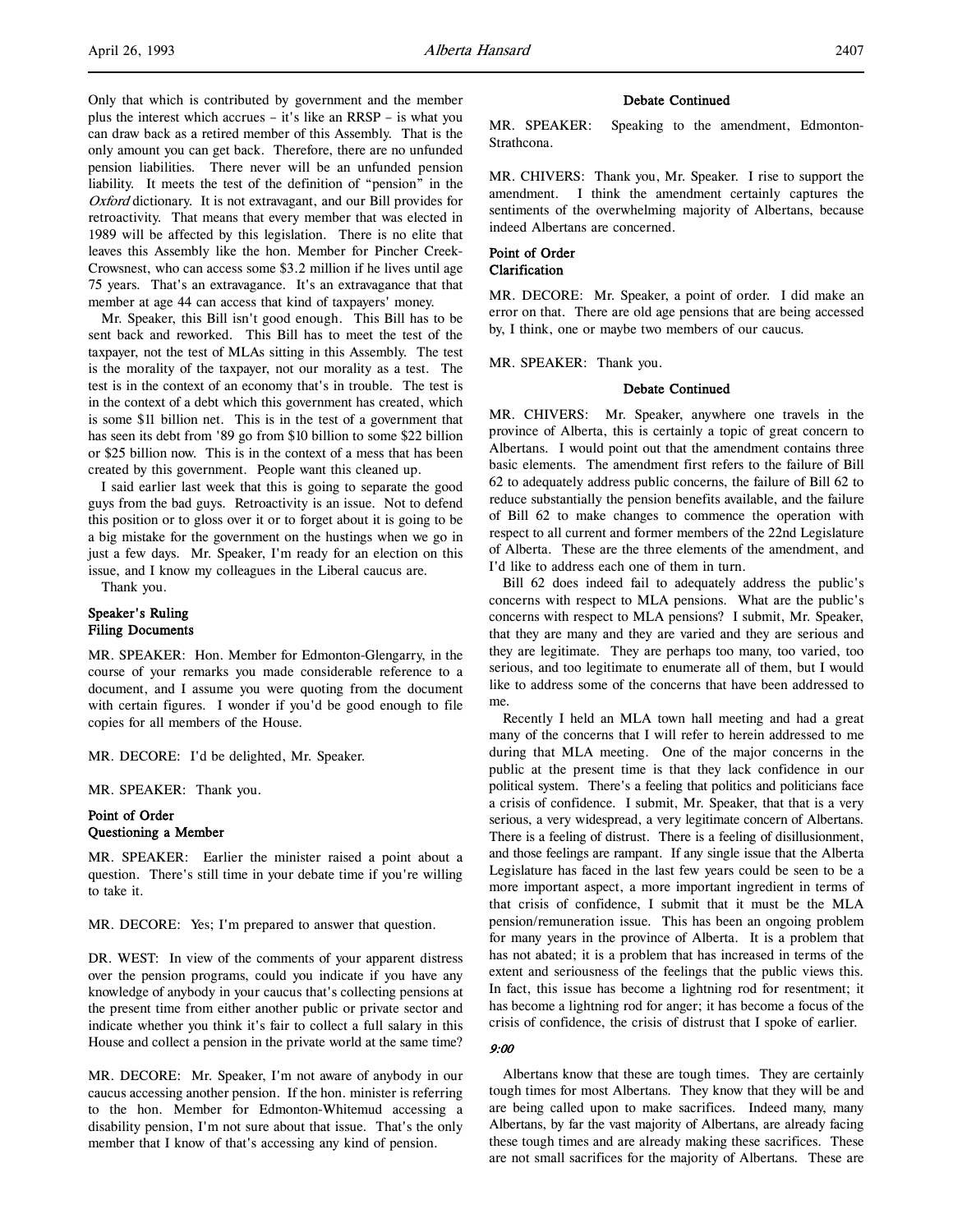major sacrifices. These are sacrifices that deal with their ability to lead quality lives within the province. They are being called upon by this government and they will be called upon in the future to tighten their belts.

Albertans know that this government has brought Alberta to the brink of economic disaster. From the financial status report that was recently commissioned by this government and recently revealed to the public, they know what dire straits the finances of this province are in. They are extremely concerned about the state of the finances of the province, but they don't see themselves as being the architects of the financial problems in the province of Alberta and quite rightly so. They view politicians, the members of this Legislature as being the architects of the financial difficulties that Albertans face at the present time, and they see these same politicians standing up and saying that they must suffer more pain, more economic trauma in the very near future.

Albertans are not punitive by nature, and Albertans are not demanding, surprisingly perhaps, that MLA pensions be scrapped. That is not the message that I've been receiving. I suspect that is not the message that is being received by other members on all sides of the House, because Albertans are not adverse to fair and reasonable pensions. They are angry at what they see as being the injustice of these pensions.

If I might digress just for a moment, they see things in the private sector. For example, they see the situation, the obscenity that occurred recently with respect to Woodward's, where nine senior officers with less than two years' service received \$4.5 million in payouts while workers with 30 to 35 years' service get 37 cents on the dollar. They relate that issue to the issue that is presently before this Legislative Assembly, and they are appalled by developments like that in the private sector. They are appalled by the situation that they see with respect to MLA pensions in the province of Alberta.

I submit, Mr. Speaker, that here is an opportunity for this Legislature to act in a positive manner, to go some way to restoring the trust of Albertans in politics and in their politicians. Albertans see a wrong here. They are demanding a remedy. They are looking to their legislators to provide that remedy for them in good faith, and they expect and demand that this Legislature act in a positive fashion to provide a fair and reasonable and positive remedy.

#### [Mr. Deputy Speaker in the Chair]

Now, Bill 62 also fails to adequately address the need to reduce the MLA pensions. As I said before, Albertans know that these benefits are excessive, and indeed the Peat Marwick report referred to by the Deputy Premier certainly confirmed their understanding of the situation, as does the action of the government in bringing before this Assembly Bill 62. It's no secret that the benefits are excessive, and it's also no secret that the reason the benefits stand at the present level is as a result, as a consequence of the changes that were made in 1989 with respect to increasing the MLA basic indemnity and the expense allowance for MLAs.

Albertans understand how this has come about. They understand that this approximately 40 percent increase in the benefit level of pensions is a consequence of those changes. They were angry about those changes, but at this point in time their anger is focused – and I submit properly so – on the fact that not only were there increases in the basic indemnity and the expense allowance but that the consequence of those changes in 1989 was to increase by approximately 40 percent the benefit levels of the pensions that will be payable as a result of those changes.

Albertans know that MLAs who ran in the 1989 election could not possibly have had in mind that they would receive at the end of that period, if they successfully sought re-election, were reelected, and served for another term in the Legislative Assembly, an additional 40 percent in terms of pension benefits, because, of course, at the time of the last election, the benefit level would have been 40 percent less. It may be fair and Albertans can understand that at the time of the 1989 election those MLAs who participated in that election might have had legitimate expectations that they would receive pension benefits at the level that was then defined. In terms of the feedback and input that I've had, Mr. Speaker, Albertans find that not to be perhaps an unfair expectation and not one that they would necessarily disagree with. What they disagree with is the fact that subsequent to the election the 40 percent increase occurred, and they are of the view that that 40 percent increase is not justified, particularly in the present economic circumstances and particularly in light of the fact that Albertans are on the brink of an economic disaster.

Mr. Speaker, Albertans know that there is a need to reduce these pension benefits. They know that they are grossly excessive by any standard. They know that they're 40 percent more than the level that was in existence at the time of the last election. They know that these are tough times. They know that there must be sacrifice, but they are of the view that these sacrifices not only should come from Albertans at large but should also be sacrifices that they are legitimately entitled to expect of their legislators.

The third element of the amendment, Mr. Speaker, is that Bill 62 does not apply to all members of the 22nd Legislature of the province of Alberta. This again is a matter that Albertans are thoroughly knowledgeable about and thoroughly familiar with. They know full well that the legislation that has been presented in this Assembly does not apply to retiring MLAs, that it does not apply to MLAs running again and being defeated. They know that the 40 percent benefit at the time of the election could not have been a consideration in decisions as to whether or not to seek re-election in 1989. They say that the revisions to the pension plan Act should take effect immediately and that they should apply to all present and former members of this 22nd Legislature of the province of Alberta.

They have spoken. They have conveyed this message to this Legislature in a number of ways. I'm sure there are few, if any, members in this Legislative Assembly who have not had representations made to them by constituents to this effect. There is also petition after petition going about the province with respect to this very issue. These are submissions that are made in letters to the editor. These are submissions that are made in letters to MLAs. These are submissions that are made at public meetings. The view of Albertans is not one that we in this Legislature as Members of the Legislative Assembly can claim not to be fully and entirely and completely aware of.

Most Albertans know that if they're fortunate enough to have a pension, what they will have to do in order to achieve that pension is have a working life of 30 to 35 years with an employer. They will have to make equal contributions to their employer. Their pension plan will be based on defined contributions and not defined benefits, and the amount will depend upon the earnings of their contribution, the earnings of the employer's contributions, and the earnings of the investments in the pension fund. They know that if they are fortunate enough to have an indexed pension plan – and most of them are not fortunate enough to have an indexed pension plan – it will not be anywhere close to being a fully indexed pension plan. They know that they will not be able to draw any kind of a pension from their employer while they're still serving as an employee with that employer. They know that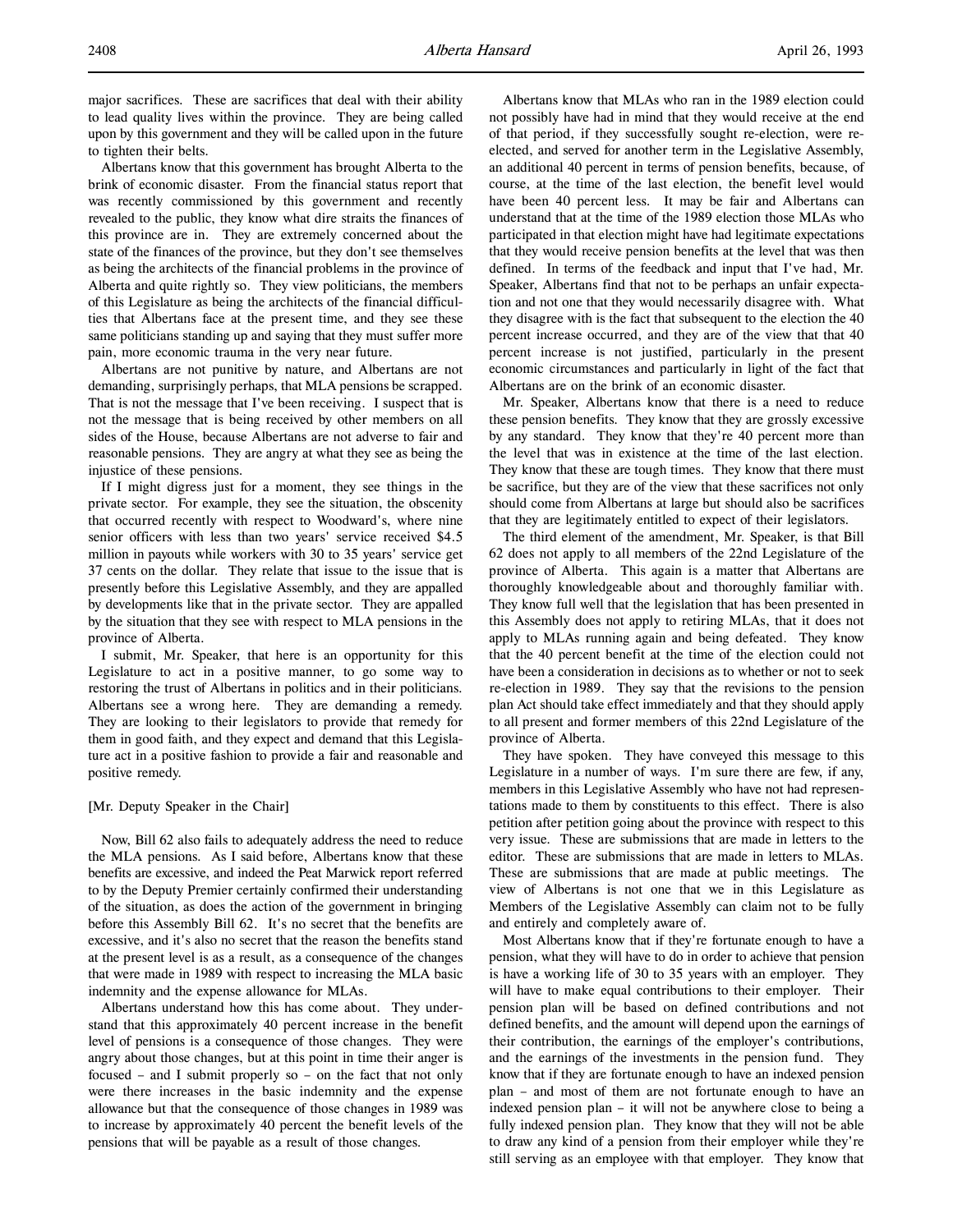they can't double-dip. The Speaker previously said that it would be all right to use that term.

## 9:10

Mr. Speaker, they know that they will not be entitled to a pension when age and service equal 55 as will retiring and defeated MLAs pursuant to Bill 62, and they know that they will not have a benefit accrual rate of 4 percent as will retiring MLAs and MLAs who are unsuccessful in seeking re-election.

Mr. Speaker, with respect to another aspect that Albertans are well aware of with respect to pensions is the relationship of this pension plan to the public-sector pensions. They know very well that the MLA pension fund has been a cost to the public-sector pension fund and that a great deal of unfunded liability has been accrued by the MLA pension plan to date and that those are drawings from that public-sector pension plan. They know most importantly with respect to the public-sector pension plans that this government had no difficulty whatsoever in making changes with respect to the contribution rates of the public-sector pension plans. Indeed, it's interesting to note that those changes to the public-sector pension plan contribution levels in effect transferred at least 75 percent of the unfunded liability from the province of Alberta to current and future employees and to the employers of those employees.

Now, that amounts, Mr. Speaker, to something else that I'll be coming to in a minute. That amounts to retroactivity. That is a retroactive change in the public-sector pension plan. It is a retroactive change in the public-sector pension plan because what it represents is a change in the guarantor. Whereas previously in the public-sector pension plan the guarantor was the province of Alberta and the province of Alberta exclusively, solely, and alone, as a result of these changes in the contribution levels, as a result of legislation enacted by this Legislature, the consequence is that the provincial government is now one of three guarantors of the unfunded liability in the public-sector pension plan. That is a retroactive change, and I'll be interested in seeing what happens with respect to the province's position with respect to that change should there be any legal challenge to whether or not that is a retroactive change which applies to and affects vested pension rights.

Certainly the argument there is clearly a different argument than the one that attaches here, because the MLA pension plan is solely a statutory pension plan. The MLA pension plan terms are contained solely and exclusively and entirely within the context of the MLA Pension Plan Act. There are no collateral agreements. There is nothing that doesn't flow from the statute. Nor are MLAs employees. Try as some members opposite might like to characterize their relationship with pensions to be an employment relationship, it is not legally the case. MLAs are not employees, nor can they be characterized in that fashion. The law is clear. MLAs are holders of offices, and as a result there is a substantially different legal principle that comes into play with respect to the issue of vested rights. It cannot apply, even though it may apply to employees who have collateral contracts and whose rights and obligations flow not only from a statute but also from the employment relationship. That is not the case with respect to MLAs, and I have no doubt and no hesitation in predicting that if the Legislature in its wisdom chose to make the changes called for by this amendment, indeed there would be no successful legal challenges, although it has been mooted both inside and outside of this Assembly that legal challenges may be a possibility.

Now, Mr. Speaker, these issues are not lost on the public: the relationship to the public-sector plan and the fact that this government had no difficulty whatsoever in making changes to the pension rights and benefits of public-sector employees but is not prepared to apply the same standard to itself. I think if there's any single factor that grates upon and irritates a great many Albertans, it is the double standard that appears is being practised by the government of Alberta with respect to the MLA pensions. You bet that they're angry about the double standard.

I pointed out in question period another aspect of the double standard this afternoon. This government had no difficulty in changing the law with respect to the Lubicons. When the Land Titles Act needed to be amended in order to extinguish the rights of the Lubicons to their land claim, there was no hesitation on the part of the government. There was no argument made by the government that they could not do that because it would affect vested rights, as indeed it did affect vested rights. I submit that the public of Alberta are going to see the double standard that is being practised with respect to MLA pension rights and was practised with respect to Lubicon land rights.

Mr. Speaker, I want to very briefly deal with the opinion that was presented, which was filed with the Legislature by the hon. Premier, to the effect that it was not possible to make retroactive changes to the MLA Pension Plan Act. I mean no disrespect to the Parliamentary Counsel who authored this document, but I find it incomprehensible that he could come to the conclusion that he did. Although there are a number of issues on which I would differ with him strenuously – in fact, I think I've enumerated some 14 differences that I take with his opinion – I think the difference that I feel is perhaps most conceptualized in the entire opinion is his conclusion in the second last paragraph where he states:

What we are more concerned with here than retroactivity then, is the presumption that the courts will not uphold any legislation, be it retroactive or prospective, which deprives individuals of their vested rights without fair compensation, unless of course there is an overwhelming public policy issue which would be greater than the individual rights of the individuals whose interests were affected.

As I said to the Premier a couple of days ago, Mr. Speaker, it seems to me that Albertans are entitled to consider that their rights to be fairly taxed and to have their tax dollars expended in a fair and proper manner should certainly override any public policy rights that MLAs have to their vested rights with respect to pensions. Most importantly, the point is that this opinion does not deal with, does not contemplate, and in no way attempts to answer the basic question which is that MLAs are not employees. MLAs are officeholders. This opinion cannot and does not apply because it does not deal with the basic distinction between employees and officeholders. It has, in my opinion, no validity for that reason. That reason in my opinion is sufficient to dispose of that opinion in its entirety.

#### 9:20

I'd like to also contrast with that opinion an opinion that I think, Mr. Speaker, is a very fair, a very complete, a very careful, and a very well-thought-out legal opinion. It's one, I'm pleased to report to the Legislature, that was composed by public servants of the province of Alberta, public servants that work in the civil law section of the Justice department, public servants who examined the issues and have comprehensively, in my opinion, dealt with the legal issues, because the same legal principles are attached to the MLA pension plan as are attached to the LAPP, the local authorities pension plan. There is no difference between the pension plans in this regard: the guarantee in both of the pension plans, the Local Authorities Pension Plan Act and the MLA Pension Plan Act, is the same, or at least it was until the changes in terms of contributions that I spoke of earlier. The guarantor under the LAPP Act was the province of Alberta. The guarantor under the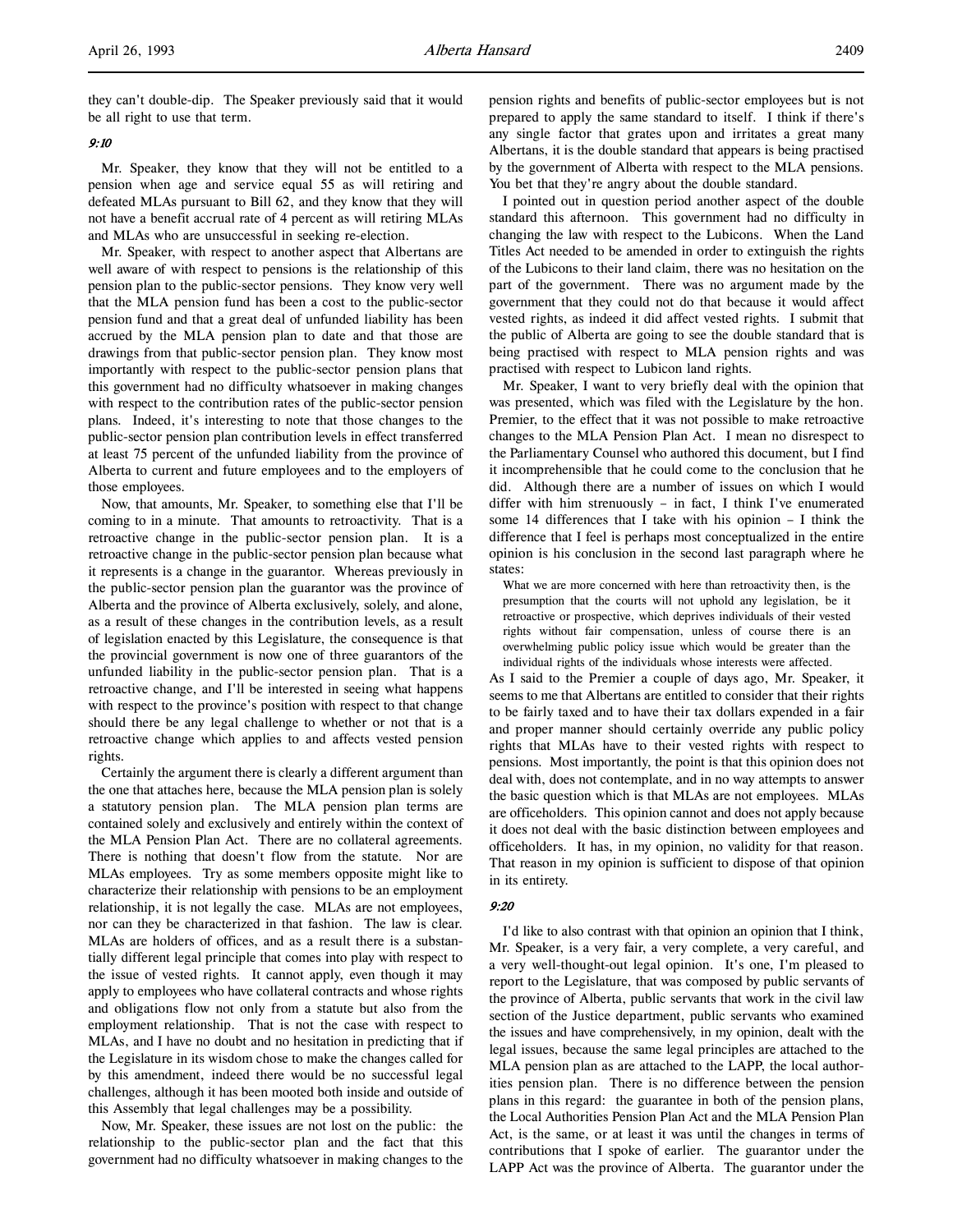MLA Pension Plan Act is the province of Alberta at the present time. What this opinion does is deal with and, I submit, dispose of each of the arguments that have been made with respect to a legal impediment to changes being made by this Legislature.

For one thing, the principle of legislative sovereignty is very clearly and fully articulated. It seems to me that it is beyond dispute that this opinion specifically states that the Legislature has the unimpugned right to make any changes to legislation that it has enacted that it chooses to make. It can modify the legislation; it can repeal it. It can do so, in my submission, with impunity. I'm not advocating that that's what should happen, that it should be repealed or that it should be modified to an excessive extent, but the point is that the ability is there for this Legislature to do it legally.

It's been argued that there is an administrative law principle that prohibits the Legislature from dealing with the pension plan Act and making the sort of changes that are contemplated by the amendment under consideration here. The opinion refers to the Supreme Court of Canada decision in the Canada assistance plan funding case. It makes it very clear that the natural justice issue does not apply to the actions of a legislative body, and that of course is one of the bases for the opinion of Parliamentary Counsel that I referred to previously. The Supreme Court of Canada has clearly and unambiguously spoken and has simply said that those principles, whatever validity they may have in a contractual relationship, do not apply in a statutory sense to a body that's dealing with legislative changes. So clearly that issue is disposed of.

It also goes on to deal with the issue that there is not a counterpart in the Interpretation Act of Alberta to the provision that ensconces parliamentary sovereignty at the federal level in the federal Interpretation Act. The opinion states very clearly that the Interpretation Act of Alberta – although it doesn't contain a similar provision, the authors state:

However, [we are] of the view that that difference does not affect the principle that Parliament could not be restricted from exercising its power to legislate.

So the fact that it isn't in our Interpretation Act is no impediment. There is no legal impediment to the principle of parliamentary sovereignty.

The opinion goes on to state, quoting again from Justice Sapinka in the CAP funding case,

There is no support in Canadian or English cases for the position that the doctrine of legitimate expectations can create substantive rights.

Well, I've already dealt with the issue of legitimate expectations. The most that could be said in favour of an argument of legitimate expectations is that those legitimate expectations would have been based upon the circumstances as they existed at the time of the last election in terms of what pension benefits MLAs could expect to receive. Consequently, even if the doctrine did apply, it would only apply to that extent, but this case in the Supreme Court of Canada makes it clear that that law, that doctrine, does not apply.

With respect to the issue of procedural fairness, the court goes on to say that "the rules [regarding and] governing procedural fairness do not apply to a body exercising purely legislative functions." So the point, Mr. Speaker, is that this Legislature is unimpeded in its ability to deal from a legal point of view with the issues that arise here.

I see that my time is fast approaching. I wanted to say, Mr. Speaker, that there are many other issues that need to be addressed in this debate, and I urge all members of the House to deal with them because I consider this to be an issue that impacts not only the present and departing Members of this Legislative Assembly, but it is an issue that will continue to impact Albertans and the

legislators, whoever they may be, in the future in Alberta with respect to the remuneration of MLAs. I submit that it is high time that we dealt with this issue by placing it in the hands of an independent remuneration panel and depoliticizing it to the extent that it is possible to depoliticize it. I realize that it's extremely difficult.

I see my time has expired. Thank you, Mr. Speaker.

MR. ELZINGA: Mr. Speaker, let me say at the outset that I deeply appreciate the input that we have received. I speak as one who is leaving politics. I recognize, too, that my comments are going to be somewhat disjointed as I go through what I wish to share with the Legislative Assembly, and I say with the greatest sincerity of the years that I've been involved in public life that I don't do so with any partisan nature, because I recognize that this issue is probably one of the most difficult issues that any of us here in this Legislative Assembly will have to deal with.

I look back somewhat to when I first entered political life in 1974. We had an issue before Parliament that related to our own wages. I had made a commitment at that time during the electoral process prior to that election that I would vote as my constituents indicated I should vote. I sent out a questionnaire shortly after my election, and I imagine all of you can recognize what the response was. I voted accordingly because I had made that commitment.

We not only have an obligation – and I believe it's our first obligation – to be representative of our constituents, but we've also got an obligation to show leadership. I must say that I am somewhat hurt as to the leadership that has been exhibited on this issue, because it is such an easy issue to make political points on. In the event that one simply wishes to make a political point on this issue, I quite frankly think the electorate will see through it. Whether it be an issue to deal with capital punishment or abortion, these are also other issues that relate directly to individual members.

I am somewhat puzzled – and I'm going to get into that as I speak to this amendment – as to what this amendment actually means, but I'm more puzzled when I hear comments from the hon. Member for Edmonton-Strathcona and the hon. leader of the Liberal Party. They're asking for an independent analysis, and they will abide by that analysis, yet when we get that analysis, they're not willing to abide by it. [interjections] If I'm incorrect, please correct me, sir, because I say this in all sincerity.

MR. DECORE: I said it wasn't complete. That analysis was mainly double-dipping.

MR. ELZINGA: Then I'm open to the hon. member's suggestions as to what we should do in a more comprehensive way to get that independent analysis, because quite frankly I recognize the difficulty we all face. It's not a pleasant issue for any of us. In fact, it's a distasteful issue that we have to deal with as it relates to our own salaries. We've done our level best, we thought, in producing this legislation whereby we were making a number of significant changes as outlined in this independent report.

Now, if hon. members think we should go further or if they think we should have an additional independent report, we're open to that suggestion. I recognize that I didn't hear all the comments. I heard the comments from the hon. Leader of the Official Opposition. I appreciated them, and I sent him a note indicating so. I didn't hear exactly what changes the hon. leader of the Liberal Party would like.

MR. DECORE: Retroactivity. Retroactivity is a big issue.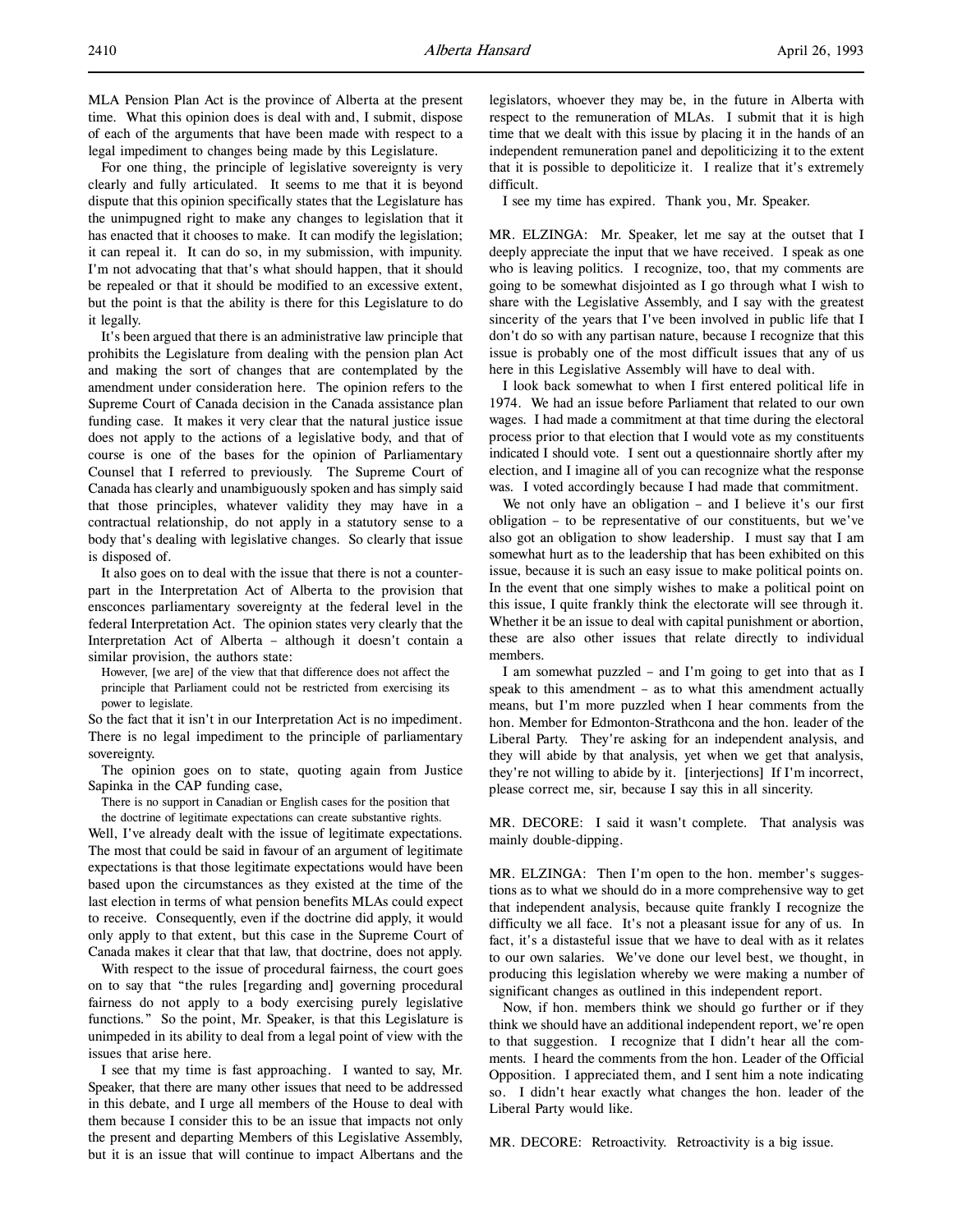MR. ELZINGA: Retroactivity. I haven't seen that in an independent report yet, sir. In the event that an independent report came forward and said that we should not have retroactivity, would the hon. member live with that? [interjection] No, you wouldn't. In other words you're saying just the opposite of what you said to me a moment ago: if you advocated an independent report, you'd live by it. Yet if it didn't advocate what you believe in, you wouldn't live with it. Now, there is a fine example as to the consistency of the Liberal leader again. I didn't want to get partisan, but doggone it, it just shows you the hypocrisy from that party.

Mr. Speaker, I do want to endorse, though, something from the Liberal Party, as to what our leader said today. It's not a political issue. Doggone it, when I look around this Legislative Assembly and I see the commitment that members have made to the welfare of our province, quite frankly I don't question for one minute the commitment that every Member of this Legislative Assembly makes to his constituents and to this great province, even though I will question the differences that we do take on policy issues. We might differ in the views that we take on various issues, but quite frankly I salute all of you. I consider it a deep honour to have had the opportunity to serve with outstanding individuals like yourself, and I say that with sincerity.

## 9:30

MR. DECORE: I'm with you.

MR. ELZINGA: Absolutely. It's nice that you agree with me for a change. You're right on, sir. I say that with sincerity. I want to also indicate, though . . . [interjections]

MR. MARTIN: Do you like me too?

MR. ELZINGA: Absolutely. I'm curious, though, because what I would like to do is have somewhat of an explanation as to the amendment proposed by the hon. Leader of the Official Opposition, whereby he states

that benefits payable under the Members of the Legislative Assembly Pension Plan Act be substantially reduced and that the said reductions in pension benefits be applicable to all members and former members of the 22nd Legislature of the province of Alberta.

Maybe because I come from a modest background, I don't understand it. I would appreciate some clarification as to whether this includes the salary levels; whether this includes a provision in the legislation that has been introduced by the hon. colleague, the reduction of the benefits from 4 to 3 percent; whether it also includes the eligibility, whereby we are raising the age eligibility from 55 to 65; whether it relates also to double-dipping. As was said earlier, sir, by the hon. Member for Edmonton-Strathcona, the Speaker had indicated that we could use that word "doubledipping." If it does, I'm puzzled. If I have an individual working for me on a yearly salary and I give him the commitment that he is going to make that salary for a yearly basis, if at the end of the year after I paid him that salary . . .

AN HON. MEMBER: Or she.

MR. ELZINGA: Whether he or she. If I ask him to return a portion of that salary to me on a retroactive basis, is there fairness in that? Quite frankly I don't think there is. If the hon. member is suggesting that those individuals who did receive their benefits, who serve presently as Members of this Legislative Assembly, and who were former ministers have to pay those benefits back now, I don't see the fairness in that either, Mr. Speaker.

MR. MARTIN: Just don't collect it.

MR. ELZINGA: No, no. That's what we're suggesting in this legislation whereby they will not be able to collect it, and we're addressing that.

In the event that you are suggesting in this amendment that they have to pay it back, we're saying exactly the same thing, and that's where I'm confused with your amendment. If you're suggesting that it be retroactive to 1989, that they have to pay those benefits back, then I can't support this amendment, because what you're doing is, you're saying to the salary earner who's going out . . .

MR. MARTIN: Amend it, and let's see if we can agree.

#### MR. ELZINGA: Who knows?

I want to come back for a moment to the report that we had commissioned by Peat Marwick. Again I stand to be corrected here, and I would appreciate the advice of hon. members. It was an all-party agreement whereby they went out and asked for input as it related to the remuneration that Members of the Legislative Assembly do receive. Now, if I'm incorrect in that, please correct me. I'm going to go on the basis that it was an all-party committee, and recognizing that, for hon. members to suggest that we only take the reductions and not the increases, again shows some lack of faith in the individuals we've asked to put this report together. Now, quite frankly – I come back to what I said earlier – we've got an obligation firstly to those who elected us, and I think we have to have an opportunity for broad public input into something like this. Now, if the hon. leader of the Liberal Party has a recommendation, I would appreciate his recommendation as to who that independent group should be.

MR. DECORE: We have a Bill.

MR. ELZINGA: But you haven't put names to the positions within that Bill as to who you would call upon. I've seen the Bill, and I notice you've outlined a number of individuals within various professions that should serve on a committee. [interjection] But you said earlier, sir, that if you didn't like the recommendations, you wouldn't have them applicable to it. [interjection] I'm sorry?

[Mr. Speaker in the Chair]

MR. DECORE: Mr. Speaker, if I'm being asked a question, I'm prepared to answer it.

MR. ELZINGA: Well, I would appreciate that.

MR. DECORE: Mr. Speaker, we suggested a year ago through a private member's Bill that all issues be determined by a commission of five individuals, five Albertans. That's a year ago. The government took no action for months and months and months and months. We suggested in the Legislature, I suggested in the Legislature that that commission of five deal with severance, pay, allowances, benefits, receipts, pensions, everything: all of those issues be dealt with by this commission and that all parties be bound by that determination. That's what I suggested. Don't mix up apples and oranges here, Mr. Minister.

MR. ELZINGA: I thank you very much for helping me on this very important issue, and again I say it with sincerity to the hon. member.

Still I'm somewhat confused because your member voted to have Peat Marwick come forward with this recommendation. If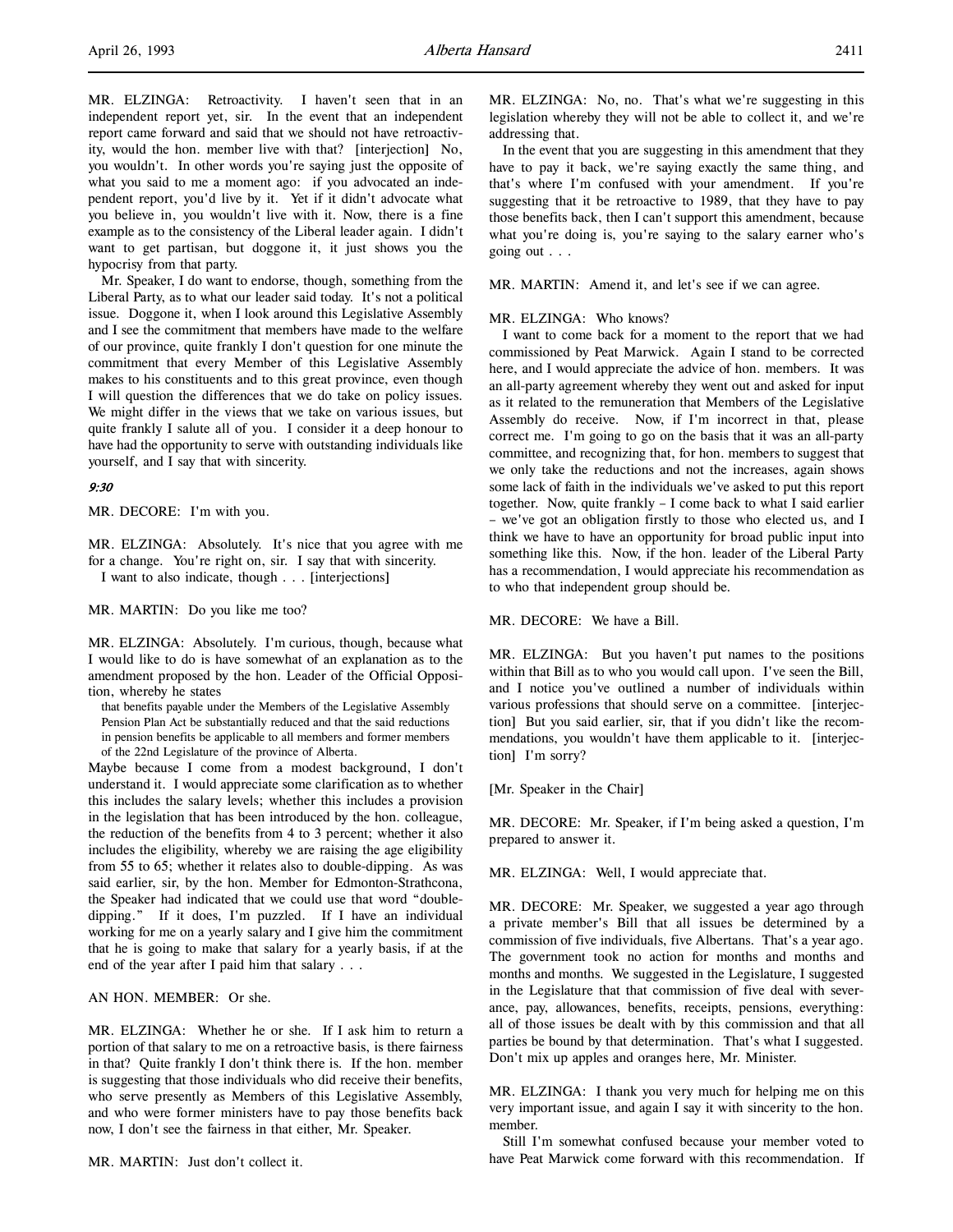you don't mind to have a little dialogue – and again I'm in the Speaker's hands – who would you suggest these five Albertans be?

MR. DECORE: Mr. Speaker, our Bill outlined the individuals: somebody from the AUMA, somebody from the Municipal Districts and Counties, somebody from the chamber of commerce, and I can't remember the other two, Mr. Minister.

MRS. HEWES: And someone from labour.

MR. DECORE: And labour institutions.

MR. KLEIN: That's two out of five.

MR. DECORE: A judge and labour representation.

MR. SPEAKER: Thank you, hon. members. Now we'll come back here from this miniversion of question period. Through the Chair, please.

MR. ELZINGA: I'm sure the hon. member can empathize with my position. If I couldn't remember, he couldn't remember also, yet I didn't propose the Bill.

Mr. Speaker, I recall the previous election whereby the Liberals in this House called for an election. Once we called it, they were yelling foul. Now, we've got the hon. leader of the Liberal Party calling for an election, and he's got a chap who used to have his position taking us to court because he doesn't think the electoral boundaries are done fairly. Now, how do you like that? In the event that they don't use the funds to go to court, they're going to use it for the Liberal Party.

MR. DECORE: Call an election.

MR. ELZINGA: Well, doggone it, you have your friends . . .

MR. DECORE: Get it ready. Let's go. I'm ready to go on this one, Mr. Minister.

MR. ELZINGA: Well, whenever the Premier sees fit, we look forward to the electoral battle, because again one thing that the hon. leader of the Liberal Party has done is just shown us that he's well versed in taking both sides of the issue.

I want to refer specifically to the independent report which the hon. leader of the Liberal Party said he would endorse in the event that we have an independent. I go to this study because quite frankly there's nothing I would like more than to have somebody else set this issue aside and clarify it for me, too, as I'm not running again. I'm willing to abide by whatever is brought forward, but when we look to what has been presented to us, they have suggested that we introduce the alterations as presented in this Legislative Assembly by my colleague the hon. Deputy Premier and Member for Barrhead, but there's a number of recommendations in here that we as a government did not introduce in this legislation because we did recognize that the Alberta population did not feel that we should have an increase in salary. In fact, Mr. Speaker, we did exactly the opposite. Under the leadership of our Premier we reduced by 5 percent ministerial salaries. It's interesting to note too  $-$  and again I stand to be corrected, because my history is not as long as other hon. members' in this Legislative Assembly. I'm sure if I'm incorrect hon. members opposite will point it out to me, but if I recall correctly, when the wage increase took place in 1989, there hadn't been a

wage increase for quite a considerable time period, plus it was only applicable to Members of the Legislative Assembly and not to ministers.

### 9:40

MR. MITCHELL: No, no. They got a big raise too. The ministers got a raise.

MR. ELZINGA: Is the hon. member who's responsible for Principal indicating that I'm wrong? Just so I have you on the record.

MR. DECORE: Call an election on this principle, this Bill.

MR. KLEIN: We want it on increasing your salary by 70 percent, Laurence. That's right.

MR. DECORE: Let's go right now.

MR. MITCHELL: You're pathetic.

## Speaker's Ruling Interrupting a Member

MR. SPEAKER: Thank you, hon. members. Earlier this evening, I think from each caucus, there was the complaint that members were interrupting them. Now I hear some of the same people doing the interrupting of others. Perhaps we could sort of just cool it a bit, and let's allow the Deputy Premier to continue.

### Debate Continued

MR. ELZINGA: Thank you very much, Mr. Speaker. I'm going to come back for a moment to the questions I asked, and I hope the hon. leader of the New Democratic Party would give me an answer at the conclusion of my remarks as to what all will be applicable in his resolution.

I think it's important, too, to reinforce what my colleague the hon. Member for Barrhead indicated when he went through the list of Members of the Legislative Assembly that were interviewed as it relates to the recommendations that came forward by this independent committee. We had a number of Progressive Conservative members that were interviewed, a number of Liberal members, and a number of New Democratic Party members. I don't think they've got the verbatim text in here as to what they all suggested we should do, but I'm assuming that what this group did was develop a consensus from the inputs that they received from the Members of the Legislative Assembly. I notice that we had the Member for Calgary-North West interviewed, the hon. Member for West Yellowhead, the hon. Member for Vegreville, the hon. Member for Calgary-McKnight, the hon. Member for Calgary-Mountain View, the hon. Member for Edmonton-Avonmore, and the hon. Member for Edmonton-Jasper Place, along with the gentleman who just indicated to me that ministerial salaries were increased in 1989 along with Members of the Legislative Assembly's salaries. I hope the information he shared with this committee was a little more factual than the information that he just shared with this Legislative Assembly, because again he was wrong. I see that he had an interview also. We honestly wanted to do our level best to come forward with that independent analysis that the leader of the Liberal Party has consistently advocated, but again recognizing that it's not quite to his liking, maybe he should have had the hon. Member for Edmonton-Whitemud serve on that committee so that he could have advocated increases rather than decreases. We had, Mr. Speaker, a very difficult issue to deal with. I recognize that there is less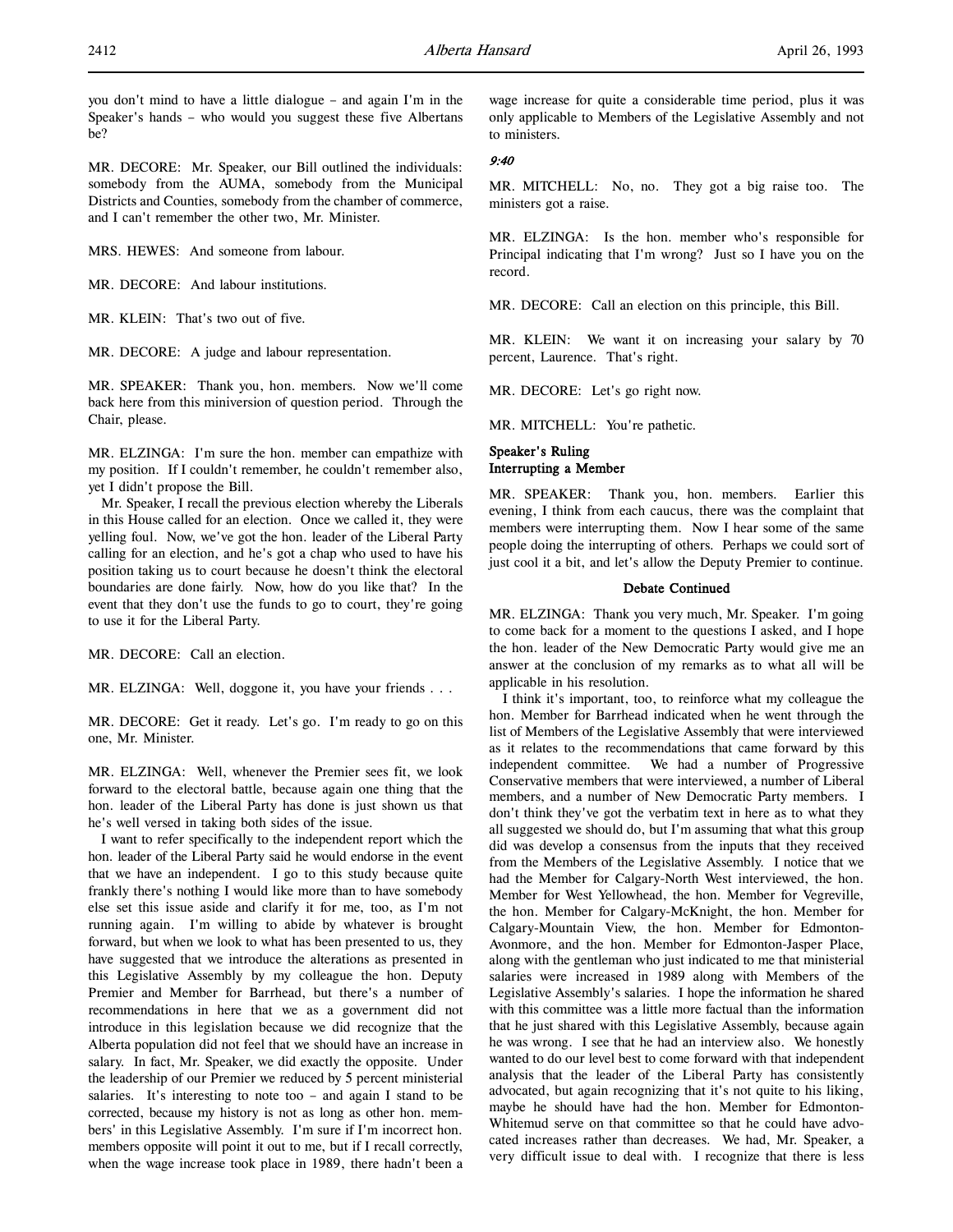sensitivity to those of us who are not running again. Quite frankly I can say with all honesty, as I'm sure all Members of the Legislative Assembly can say, that we didn't run for the pension. I would not have a pension. I collect a federal pension after serving as a Member of Parliament for 12 years. I admit it's a modest pension, but I collect it. My background is agriculture. I never expected I would ever collect a pension in my life. One assumes that you will put enough aside. There are individuals and I recognize again that they are a minority within this province that do receive benefits through a pension plan. I didn't count on a pension prior to entering public life, but it was part of the contract.

Now, in the event that this Legislative Assembly determines that we should alter that contract, I'm willing to live with whatever is suggested by this Legislative Assembly. But I would also ask you as to the fairness of it, whereby there are individuals here who have signed a contract with the electorate within this province. There are members here who are suggesting that we should change that contract, whereby much similar to an individual who works within this building, who works for any individual corporation or individual within this province, at the end of term they're saying to him: rather than the \$40,000 we've committed to you over the period of one or two years, we wish to have a portion of that returned to ourselves either because we're not happy with the work that you've done or because we think that we deserve some of it back. I would ask the hon. members within this Legislative Assembly as to whether that is right or whether that's not.

I would also suggest to hon. members that we do a thorough examination, and if the Liberals are going to suggest it, I will endorse it. I recognize that I might be a minority here, but if you are going to suggest that we have a further independent analysis that you're willing to abide by, I'm willing to abide by it. I haven't heard you suggest that on the floor of this Legislative Assembly during this debate even though I acknowledge and I appreciate your input as it relates to the legislation.

MR. DECORE: I'd like to ask the minister a question, Mr. Speaker.

MR. SPEAKER: Minister, do you . . .

MR. DECORE: Mr. Minister . . .

MR. SPEAKER: Order please. First I have to get the answer from the minister.

MR. DECORE: Well, he nodded yes.

MR. SPEAKER: Well, I'm sorry. I'm glad he nodded at you.

MR. ELZINGA: Unlike the hon. member I'm happy to take the question now rather than at the end of my speech.

MR. SPEAKER: Thank you. Edmonton-Glengarry.

MR. DECORE: I wonder if the minister could stand and defend the pension benefits that are being paid to a few individuals in this Assembly now. I named the names earlier of the constituency members that are receiving those payments. I wonder if he would defend the continuation of those benefits or if he would agree with me that those benefits are wrong and should cease immediately.

MR. ELZINGA: Let me say to the hon. member that I'm more than happy to respond to him, but let me ask him whether he had

advocated his member on Members' Services to raise this issue when he was suggesting that the leader of the Liberal Party should receive an increase in his own salary.

#### 9:50

MR. DECORE: Mr. Speaker, we can look back at a number of issues including the matter of freedom of information, that a Premier stood in this Assembly and said we don't need such an Act because you can stand in this Assembly and get any answer you want. I mean, we can turn this, minister, all kinds of ways; the screw can be turned all kinds of ways. I asked a question, minister: will you continue to defend double-dipping by these few individuals, or will you agree that it should stop immediately, that a resolution or a law of this House should be passed immediately to deal with it?

MR. ELZINGA: Mr. Speaker, I'm going to answer the hon. member in a very direct way, but I in turn expect a direct answer from him rather than evasion as it relates to what I just asked him. Can I get that assurance from the hon. leader of the Liberal Party?

MR. DECORE: I'll answer questions any time you wish.

MR. ELZINGA: You haven't yet.

Mr. Speaker, the proof of the pudding is before us, whereby within this legislation we are suggesting, in the event this Legislative Assembly of which the hon. member is part approves it, that we are not going to allow an individual to receive a ministerial salary in the event that he sits as a Member of the Legislative Assembly. We've taken the corrective action.

MR. DECORE: After the election.

MR. ELZINGA: Well, let me word it this way then. After the election is the hon. member going to take a 70 percent decrease when he serves as the leader of the opposition party? Are you going to? Yes or no?

MR. DECORE: After the election everything goes retroactively to 1989, Mr. Minister, everything, everybody in this House.

MR. KLEIN: Are you going to pay it back, Laurence, a 70 percent increase, the largest salary of any MLA in history?

MR. SPEAKER: Deputy Premier. [interjections] Deputy Premier.

MR. ELZINGA: Mr. Speaker, I hope I lived up to what I indicated at the outset, that I wasn't going to get overly partisan. Occasionally we're spurred on to greater lengths than what we had hoped to when we do have some interruptions by the members opposite.

Again, I want to close with what I started with. It's not an easy issue. It's not an easy issue, and I respect the recommendation by the leader of the Liberal Party even though he didn't answer my question whereby if we struck that five-member committee, if he's going to propose this amendment. He hasn't answered any questions, you know, and he accuses us. If we strike that fivemember committee as he suggests, is he going to live by those recommendations? I don't think he is.

MR. PASZKOWSKI: He won't answer.